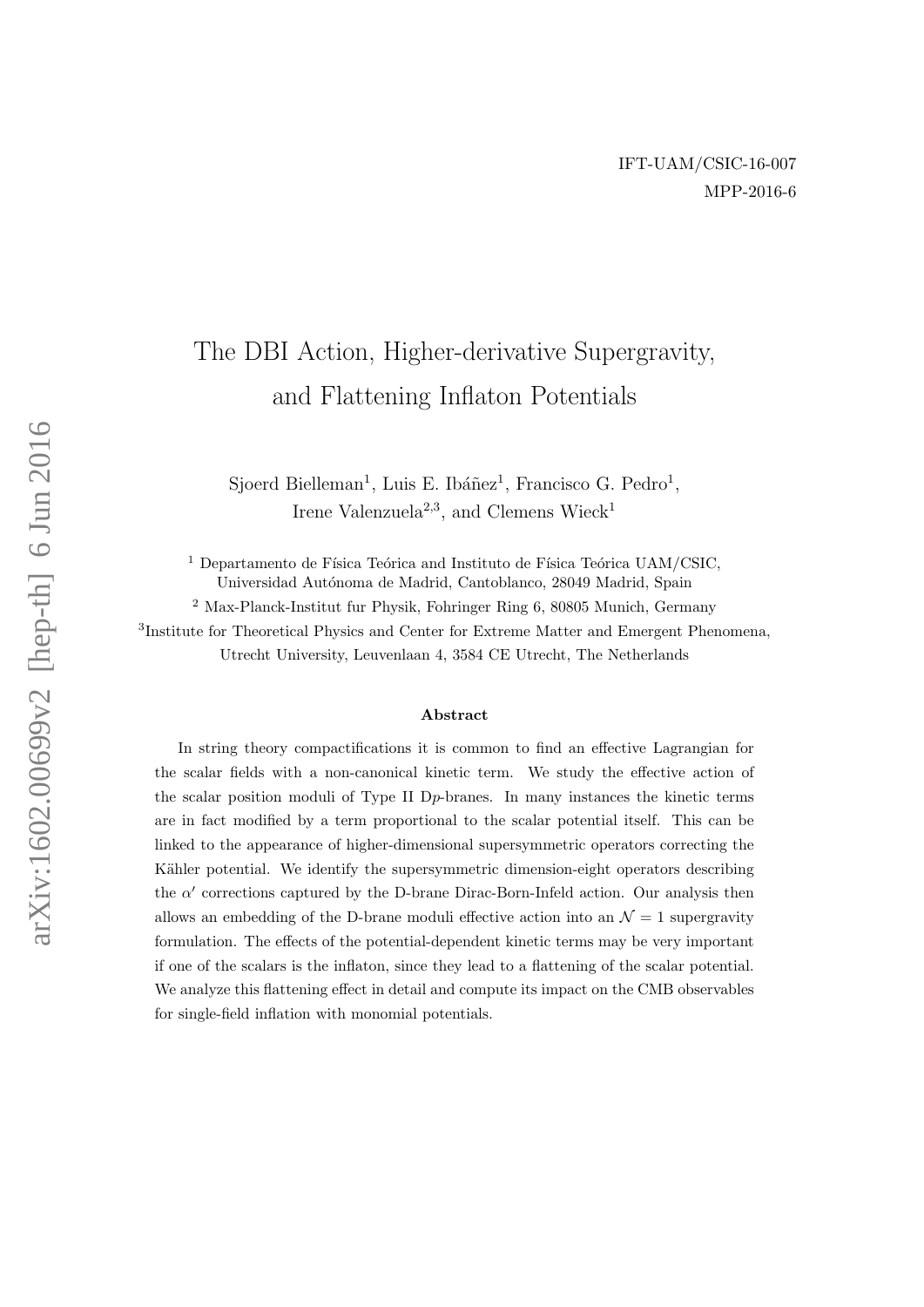## Contents

|   | 1 Introduction                                                                       |    |
|---|--------------------------------------------------------------------------------------|----|
|   | 2 Higher-derivative terms for D-brane moduli from the DBI action                     | 3  |
| 3 | Supersymmetric higher-derivative operators and the DBI action                        | 9  |
|   | Higher-derivative operators in global supersymmetry $\dots \dots \dots \dots$<br>3.1 | 9  |
|   |                                                                                      | 14 |
|   | 4 Flattening of inflationary potentials                                              | 16 |
|   | 5 Conclusions                                                                        | 21 |

## <span id="page-1-0"></span>1 Introduction

Renormalizable field theories like the Standard Model only include up to two derivatives in the action. However, gravitational interactions and unified schemes like string theory which go beyond the Standard Model do contain higher-order derivative couplings. More generally, they contain higher-dimensional operators suppressed by the cut-off scale of the theory. Higherdimensional operators involving scalars are potentially important when studying the vacua and the cosmological evolution of a theory. For example, in cosmic inflation the inflaton field may start slow-roll at very large classical values and the kinetic terms may be non-minimal. Another situation in which such operators may be important is in moduli stabilization in string vacua with vacuum expectation values close to the string or Planck scale.

Higher-dimensional operators involving chiral superfields have been studied in the past in supersymmetry and supergravity  $[1-13]$  $[1-13]$ . In general the Kähler potential may depend on the superfields and their derivatives, i.e.,

$$
\int d\theta^2 d\bar{\theta}^2 K(\Phi_i, \bar{\Phi}_i; D_\alpha \Phi_i, \bar{D}_{\dot{\alpha}} \bar{\Phi}_i; \partial_\mu \Phi_i, \partial_\mu \bar{\Phi}_i, \dots) + \left( \int d\theta^2 W(\Phi_i) + \text{h.c.} \right), \tag{1.1}
$$

where  $D_{\alpha}$  denotes the usual supersymmetric covariant derivative. Higher-dimensional corrections to W are generally model-dependent and involve, for example, higher powers of the superfields. Therefore we focus on generic corrections to the D-term. One usually expands the action in fields and covariant derivatives, keeping only the leading contribution of the higherdimensional operators. Such operators may lead to problems if not appropriately constrained. In particular, upon expansion in components ghosts may appear and/or the auxiliary fields of the superfields may become propagating.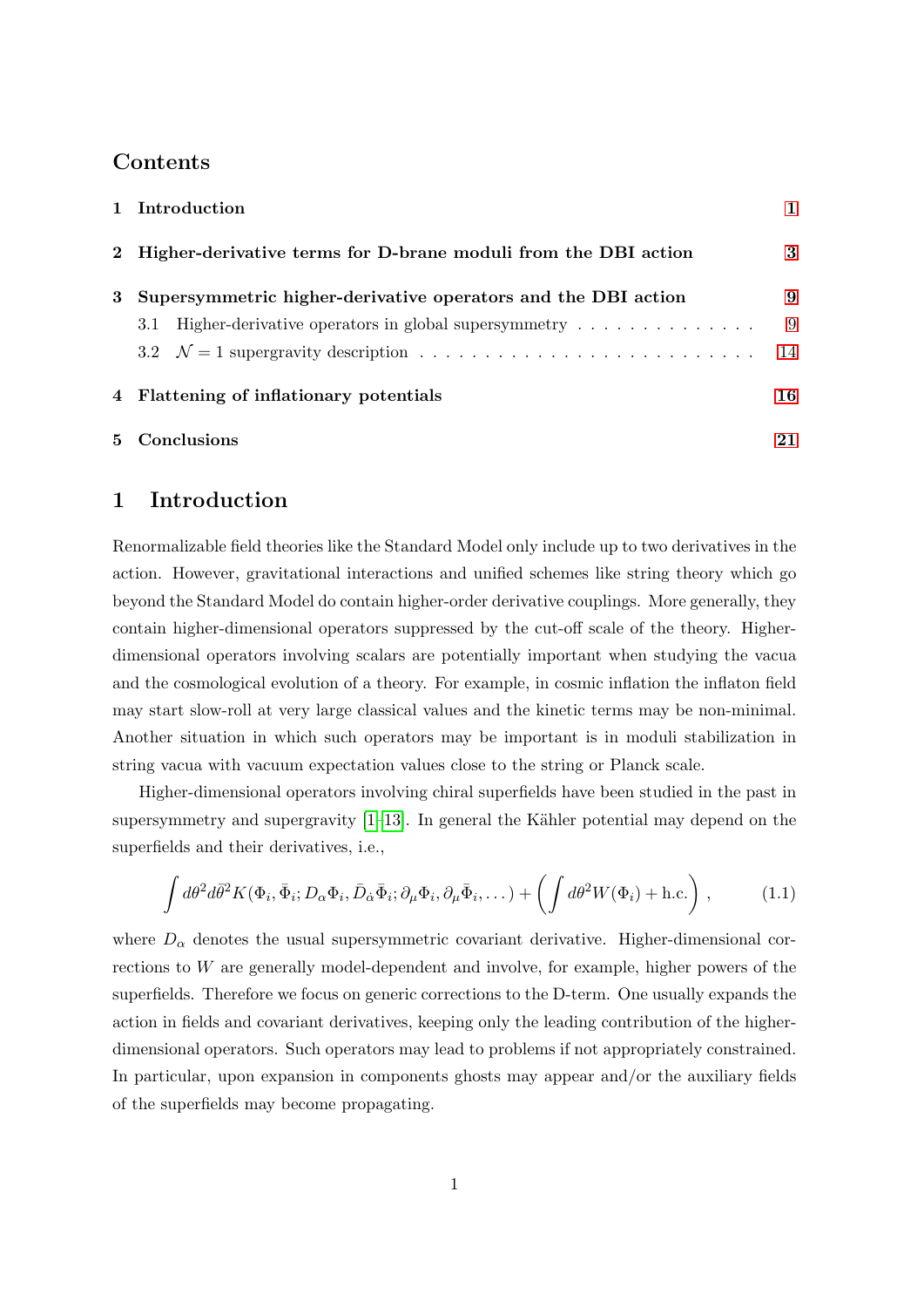A classification of such operators was presented in [\[4\]](#page-22-1). A particular ghost-free linear combination of them has been singled out, it reads

<span id="page-2-0"></span>
$$
\int d\theta^2 d\bar{\theta}^2 D^{\alpha} \Phi D_{\alpha} \Phi \bar{D}_{\dot{\alpha}} \bar{\Phi} \bar{D}^{\dot{\alpha}} \bar{\Phi} . \tag{1.2}
$$

This operator and its component expression are simple and "clean" for a number of reasons, and it has the potential advantage that it can be coupled to  $\mathcal{N}=1$  supergravity in a straightforward manner [\[9\]](#page-23-1). Unfortunately, as discussed below, it is not the operator we find in the effective action of D-branes in Type II string theory. Notice that, since  $D^{\alpha} \Phi = 2\theta^{\alpha} F + ...$ where F is the auxiliary field, [\(1.2\)](#page-2-0) includes a term proportional to  $|F|^4$ . This means that the equation of motion for  $F$  is cubic and has three solutions. This fact has been discussed in  $[4]$  and more recently in  $[13]$  and  $[14]$ , where the operator was applied to Kähler moduli stabilization and inflation in Type IIB string compactifications.

In this paper we consider the issue of higher-derivative operators from the point of view of the effective action of string theory. In particular, we study the effective action for the scalars corresponding to position moduli of Type II Dp-branes. Such scalars parameterize the motion of Dp-branes in compact dimensions and have been considered as possible inflaton candidates in many models of string inflation [\[15–](#page-23-3)[19\]](#page-23-4), cf. [\[20\]](#page-24-0) for an exhaustive list of references. The bosonic action is given by the non-Abelian generalization of the Dirac-Born-Infeld (DBI) action and the Chern-Simons (CS) action [\[21\]](#page-24-1). The former captures all higher-dimensional operators involving arbitrary powers of single derivatives and the scalars themselves. Hence it can give us information about higher-dimensional supersymmetric operators in the effective action. We analyze the effective actions of the D-brane moduli of Type IIB  $Dp$ -branes for  $p = 3, 5, 7$ . As mentioned above, we find that the operator in  $(1.2)$  in fact never appears in these actions. Instead we find operators of the form

<span id="page-2-1"></span>
$$
\int d\theta^2 d\bar{\theta}^2 |\Phi|^2 \partial_\mu \Phi \partial^\mu \bar{\Phi} , \qquad (1.3)
$$

and variations thereof. An important property of this class of operators is that no terms proportional to  $|F|^4$  arise and hence the solution of the equations of motion for F is unambiguous. On the other hand, there appear non-canonical kinetic terms proportional to  $(1+|F|^2)(\partial_\mu\phi\partial^\mu\bar{\phi})$ , where  $\phi$  denotes the complex scalar component of  $\Phi$ . This matches what we find in the string-effective action: in orientifold compactifications, the kinetic Lagrangian of the D-brane position moduli  $\phi_i$  has the on-shell structure

$$
\mathcal{L} = -\left[1 + aV(\phi_i)\right]\partial_\mu\phi_i\partial^\mu\bar{\phi}_i - V(\phi_i),\tag{1.4}
$$

where  $V$  is in many cases the leading-order scalar potential and  $a$  is a constant proportional to the inverse fourth power of the string scale  $M_s = (\alpha')^{-1/2}$ . This result is exact at second order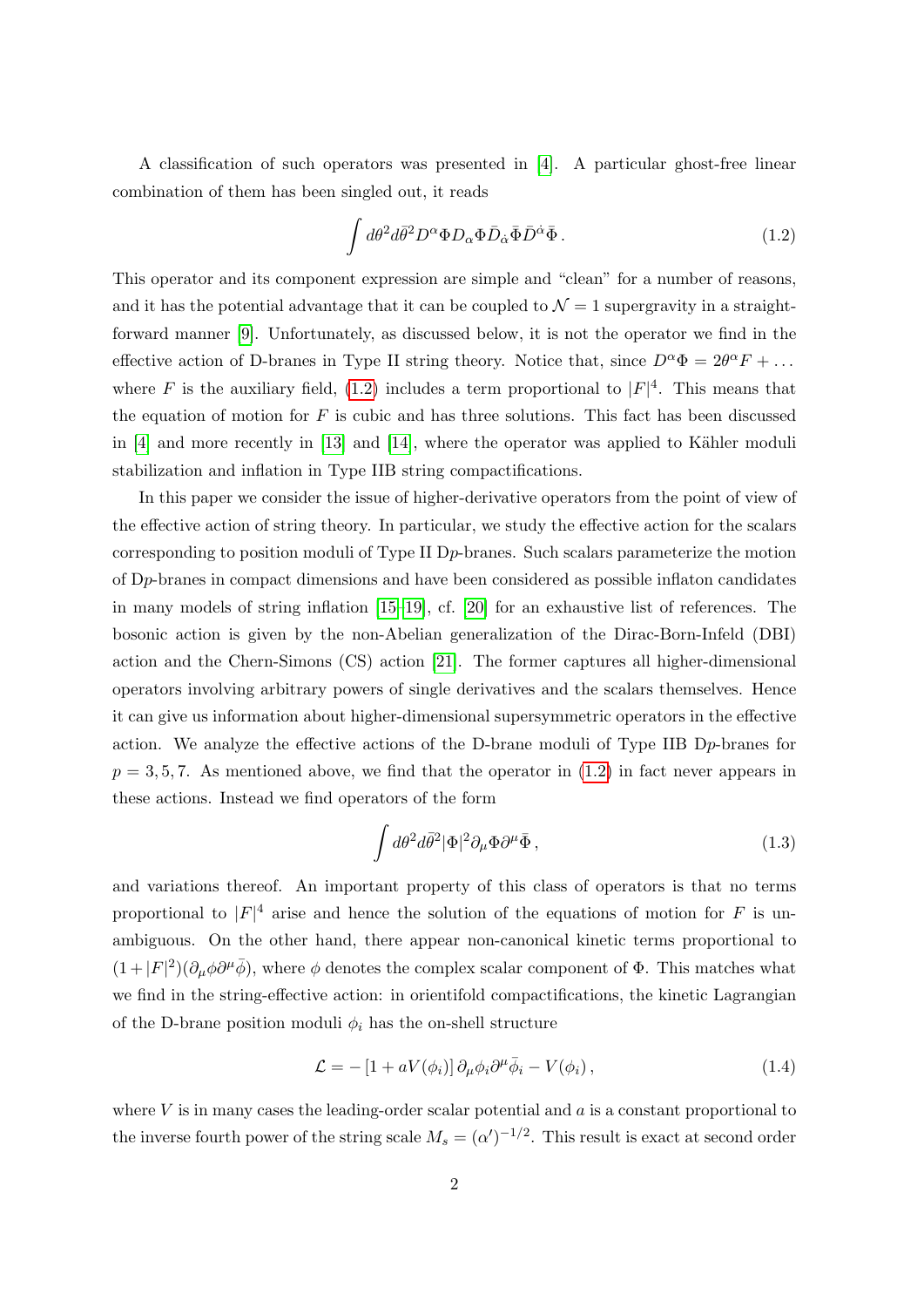in the derivatives and at all orders in the potential. In particular, no corrections of the form  $V^n$  with  $n > 1$  arise. Describing the string-effective DBI action in terms of supersymmetric higher-derivative operators allows an embedding into an  $\mathcal{N} = 1$  supergravity formulation. In [\[18\]](#page-23-5), for example, a supergravity description was proposed which did not account for the higher-derivative terms. We can now close this gap by including the above operators, which allows us to study the flattening effects in a supergravity formulation of [\[18\]](#page-23-5) in combination with, for example, closed string moduli stabilization.

It is clear that the higher-dimensional terms induce a non-canonical redefinition of the kinetic terms, which leads to a flattening of the effective scalar potential. A similar redefinition of kinetic terms was discussed in string inflation in [\[22\]](#page-24-2). In a second part of this paper we analyze the consequences for the inflationary dynamics. We give general analytic formulae for the slow-roll parameters modified by the non-canonical kinetic terms in [\(1.4\)](#page-2-1), focussing on monomial inflaton potentials. In all cases the non-canonical kinetic term leads to a flattening of the potential at large field values. This causes a substantial reduction of the tensor-toscalar ratio r, bringing chaotic inflation models to better agreement with the recent Planck and BICEP data.

The structure of this paper is as follows. In the next section we study the structure of the effective action for Dp-brane moduli in Type IIB toroidal compactifications. We analyze in detail the cases of D3-, D5-, and D7-branes and display the bosonic action up to fourth order in derivatives. The result is always of the form [\(1.4\)](#page-2-1). In Section 3 we discuss higher-derivative operators in globally supersymmetric theories in general and describe how the result obtained from the DBI action can be written in terms of these operators. Moreover, we show how these operators lead to a supergravity description of the flattening effect in D-brane models like the one of [\[18\]](#page-23-5), and comment on closed string moduli stabilization. In Section 4 we use the structure in [\(1.4\)](#page-2-1) applied to a single inflaton field to study the behavior of the slow-roll parameters for varying values of a. Section 5 is left for our conclusions.

## <span id="page-3-0"></span>2 Higher-derivative terms for D-brane moduli from the DBI action

The four-dimensional effective theory for the bosonic open string fields of  $D_p$ -branes can be derived from the DBI and CS actions describing the world-volume deformations of the brane. This is especially useful in the case of toroidal compactifications, in which the internal profile of the scalar fields is constant and the compactification to four dimensions is trivial. The DBI action is exact in  $\alpha'$  up to second derivatives of the scalars, leading to a clear advantage over the standard supergravity description of the effective theory for open string moduli in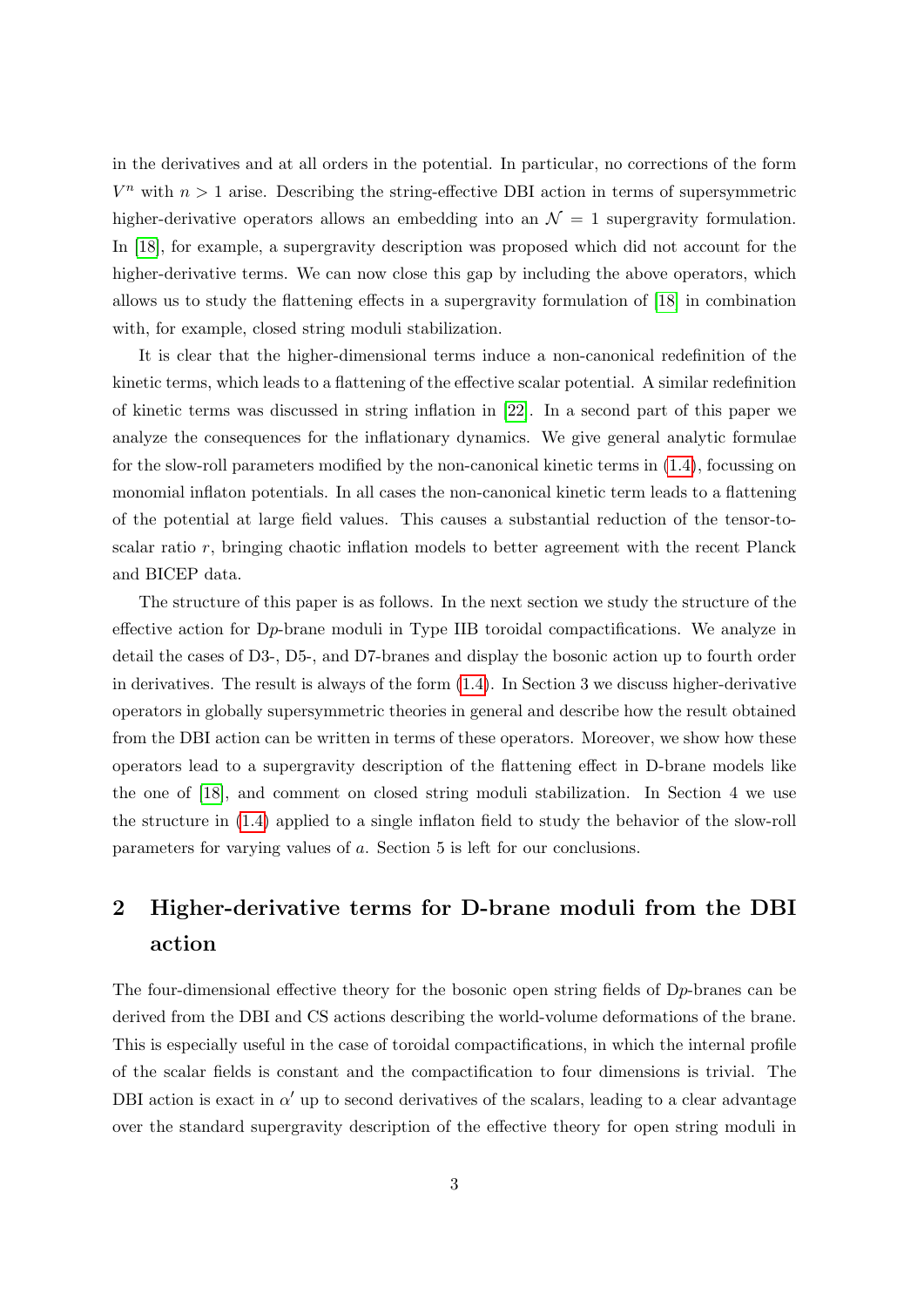which  $\alpha'$  corrections are in general not known or highly difficult to compute.<sup>[1](#page-4-0)</sup> We find that these  $\alpha'$  corrections affect the kinetic term, giving rise to a non-canonical normalization as advanced in the Introduction. Keeping track of these corrections, though interesting by itself, is essential in the study of large-field inflation models. In this section we study under which circumstances the schematic structure  $(1.4)$  arises for the open string fields of a system of Dpbranes in Type IIB orientifold compactifications, leaving the inflationary analysis to Section [4.](#page-16-0)

Let us start by giving the general form of the DBI action for  $Dp$ -branes [\[21,](#page-24-1) [26,](#page-24-3) [27\]](#page-24-4),

$$
S = -\mu_p \int d^{p+1} \xi \, \text{STr} \, e^{-\phi} \sqrt{-\det(P[E_{MN} + E_{Mi}(Q^{-1} - \delta)^{ij} E_{jN}] + \sigma F_{MN}) \det(Q_{mn})} \,. \tag{2.1}
$$

The integral goes over the  $(p + 1)$ -dimensional world-volume of the D<sub>p</sub>-brane and we have defined as usual

$$
\sigma = 2\pi\alpha', \qquad E_{MN} = g_s^{1/2} G_{MN} - B_{MN}, \qquad Q_{mn} = \delta_{mn} + i\sigma[\varphi_m, \varphi_p] E_{pn}, \qquad (2.2)
$$

M and N are ten-dimensional indices,  $\mu$  and  $\nu$  are spacetime indices, a and b are internal indices labelling the  $(p-3)$ -cycle wrapped by the brane, and m and n label the real coordinates transverse to the brane. The  $\varphi_m$  are the real position moduli. We consider an ansatz for the metric given by

$$
ds^{2} = Z(x^{m})^{-1/2} \eta_{\mu\nu} dx^{\mu} dx^{\nu} + Z(x^{m})^{1/2} ds_{CY}^{2} ,
$$
\n(2.3)

where Z denotes a possible warp factor and  $ds_{CY}^2$  the line element in the internal Calabi-Yau manifold.

We focus our discussion on the position moduli of the D<sub>p</sub>-branes because they are the ones which get a potential once fluxes are added. Thus, we omit all terms involving gauge bosons and Wilson lines.<sup>[2](#page-4-1)</sup> In the absence of mixed Minkowski-internal tensors, i.e.,  $g_{\mu a} = B_{\mu a} = 0$ , and considering a constant internal profile for the position moduli,  $\partial_a \phi = 0$ , the world-volume determinant can be factorized as

$$
\det(P[E_{MN} + \sigma F_{MN}])
$$
  
=  $\det(g_s^{1/2} Z^{-1/2} \eta_{\mu\nu} + g_s^{1/2} Z^{1/2} \sigma^2 \partial_\mu \varphi_m \partial_\nu \varphi_n) \det(g_s^{1/2} g_{ab} + \sigma F_{ab} - B_{ab}).$  (2.4)

This factorization of Minkowski and internal indices is exact in toroidal compactifications. However, in a Calabi-Yau compactification the internal profile of the scalar fields is in general not constant. This implies one has to solve an eigenstate equation for the internal space, which is usually non-trivial. Besides, the zero eigenmodes might correspond to mixings between the

<span id="page-4-1"></span><span id="page-4-0"></span><sup>&</sup>lt;sup>1</sup>Cf. [\[23–](#page-24-5)[25\]](#page-24-6) for recent studies of  $\alpha'$  corrections and higher-derivative terms on M-theory reductions.

<sup>&</sup>lt;sup>2</sup>Cf. [\[28,](#page-24-7) [29\]](#page-24-8) for a recent analysis of inflation with D6-brane Wilson lines in type IIA.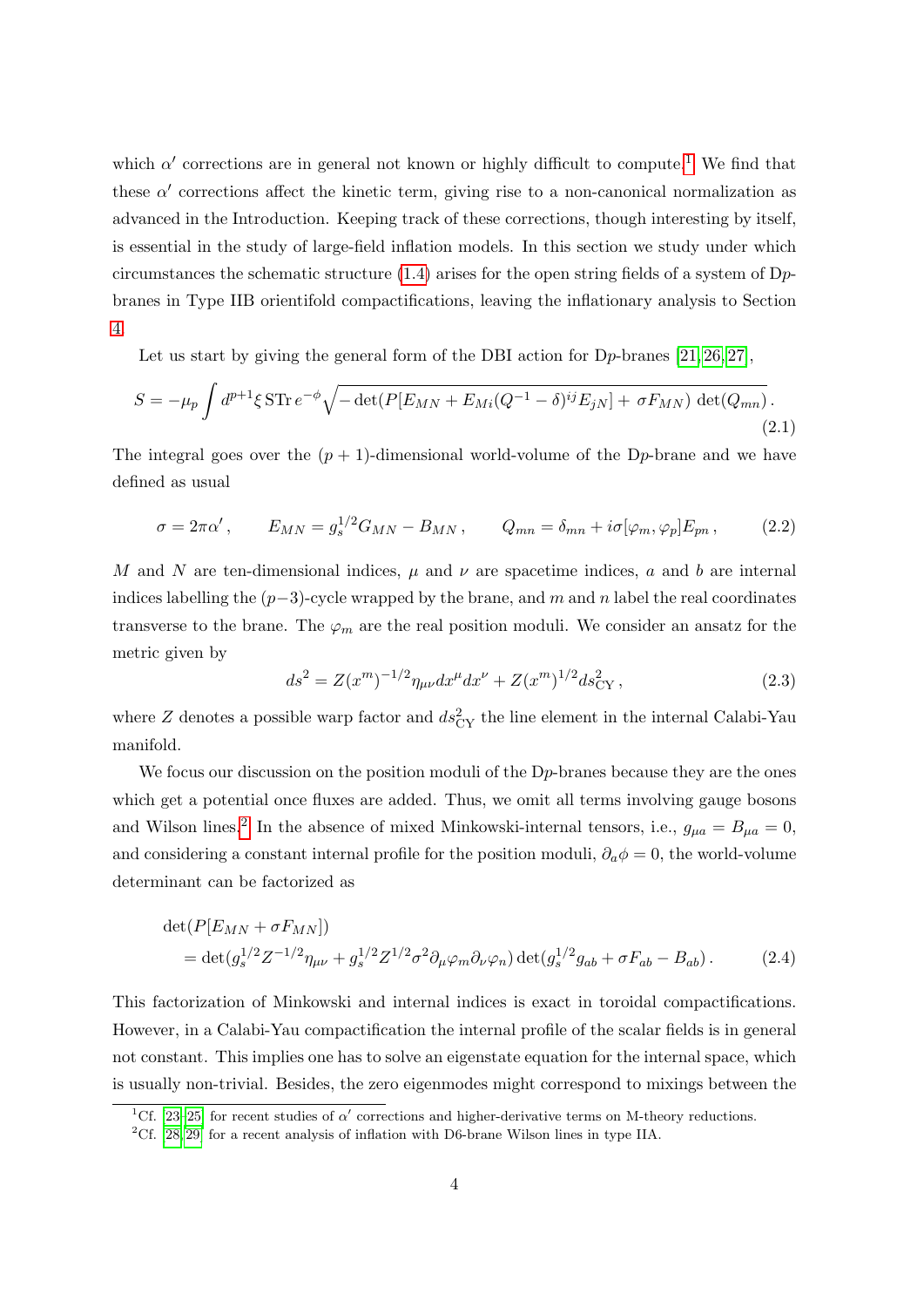original position moduli and Wilson lines, making the computation technically much more involved. Therefore we restrict our study to the simplest cases in which the above factorization can be performed. For a D3-brane all world-volume indices are in Minkowski spacetime so there are no subtleties regarding the compactification.

<span id="page-5-3"></span>Moreover, taking into account the contribution from the transverse coordinates, the quantity inside the square root in the DBI action is composed of three factorized determinants,

$$
\det(g_s^{1/2}Z^{-1/2}\eta_{\mu\nu} + g_s^{1/2}Z^{1/2}\sigma^2\partial_\mu\varphi_m\partial_\nu\varphi_m) ,\qquad (2.5a)
$$

$$
\det(g_s^{1/2}g_{ab} + \sigma F_{ab} - B_{ab}), \qquad (2.5b)
$$

$$
\det(g_{mn} + i\sigma[\varphi_m, \varphi_p](g_s^{1/2}g_{pn} - B_{pn})).
$$
\n(2.5c)

For a Dp-brane these three matrices have dimension 4,  $(p-3)$ , and  $(9-p)$ , respectively. After rearranging the real fields  $\varphi_m$  in a complex basis denoted by  $\phi_i$ , the first determinant becomes

$$
- \det(g_s^{1/2} Z^{-1/2} \eta_{\mu\nu} + g_s^{1/2} Z^{1/2} \sigma^2 \partial_\mu \varphi_m \partial_\nu \varphi_m)
$$
  
=  $g_s^2 Z^{-2} \left( 1 + 2Z \sigma^2 \partial^\mu \phi_i \partial_\mu \bar{\phi}_i + Z^2 \sigma^4 \left[ 2(\partial^\mu \phi_i \partial_\mu \bar{\phi}_i)^2 - (\partial^\mu \phi_i \partial_\mu \bar{\phi}_j)(\partial^\nu \phi_j \partial_\nu \bar{\phi}_i) - (\partial^\mu \phi_i \partial_\mu \phi_j)(\partial^\nu \bar{\phi}_i \partial_\nu \bar{\phi}_j) \right] \right).$  (2.6)

We can now Taylor-expand the square root in powers of spacetime derivatives of  $\phi$ . This expansion is in accordance with the slow-roll approximation during inflation. This yields

$$
\mathcal{L} = -\mu_p Z^{-1} V_{p-3} f(\phi) \left( 1 + Z \sigma^2 \sum_i \partial_\mu \phi_i \partial^\mu \bar{\phi}_i - \frac{1}{2} Z^2 \sigma^4 \left[ \sum_{i \neq j} (\partial^\mu \phi_i \partial_\mu \bar{\phi}_j) (\partial^\nu \phi_j \partial_\nu \bar{\phi}_i) + \sum_{i,j} (\partial_\mu \phi_i \partial^\mu \phi_j) (\partial_\nu \bar{\phi}_i \partial^\nu \bar{\phi}_j) \right] + \dots \right), \quad (2.7)
$$

with

<span id="page-5-1"></span>
$$
f(\phi) = \sqrt{\det(g_s^{1/2}g_{ab} + \sigma F_{ab} - B_{ab})\det(g_{mn} + i\sigma[\varphi_m, \varphi_p](g_s^{1/2}g_{pn} - B_{pn}))}.
$$
 (2.8)

Here  $\mu_p$  and  $V_{p-3}$  denote the tension of the brane and the volume wrapped by the brane, respectively. Note that, after the square root expansion, no term of the form  $(\partial_{\mu}\phi\partial^{\mu}\bar{\phi})^2$  is present in the effective action in the case of a single complex position modulus, i.e., for a D7-brane.

We observe that in all cases the bosonic action has the structure

<span id="page-5-2"></span><span id="page-5-0"></span>
$$
\mathcal{L} = -\left[1 + aV(\phi)\right]|\partial_{\mu}\phi|^{2} - V(\phi) + \mathcal{O}(\partial_{\mu}^{4}), \qquad (2.9)
$$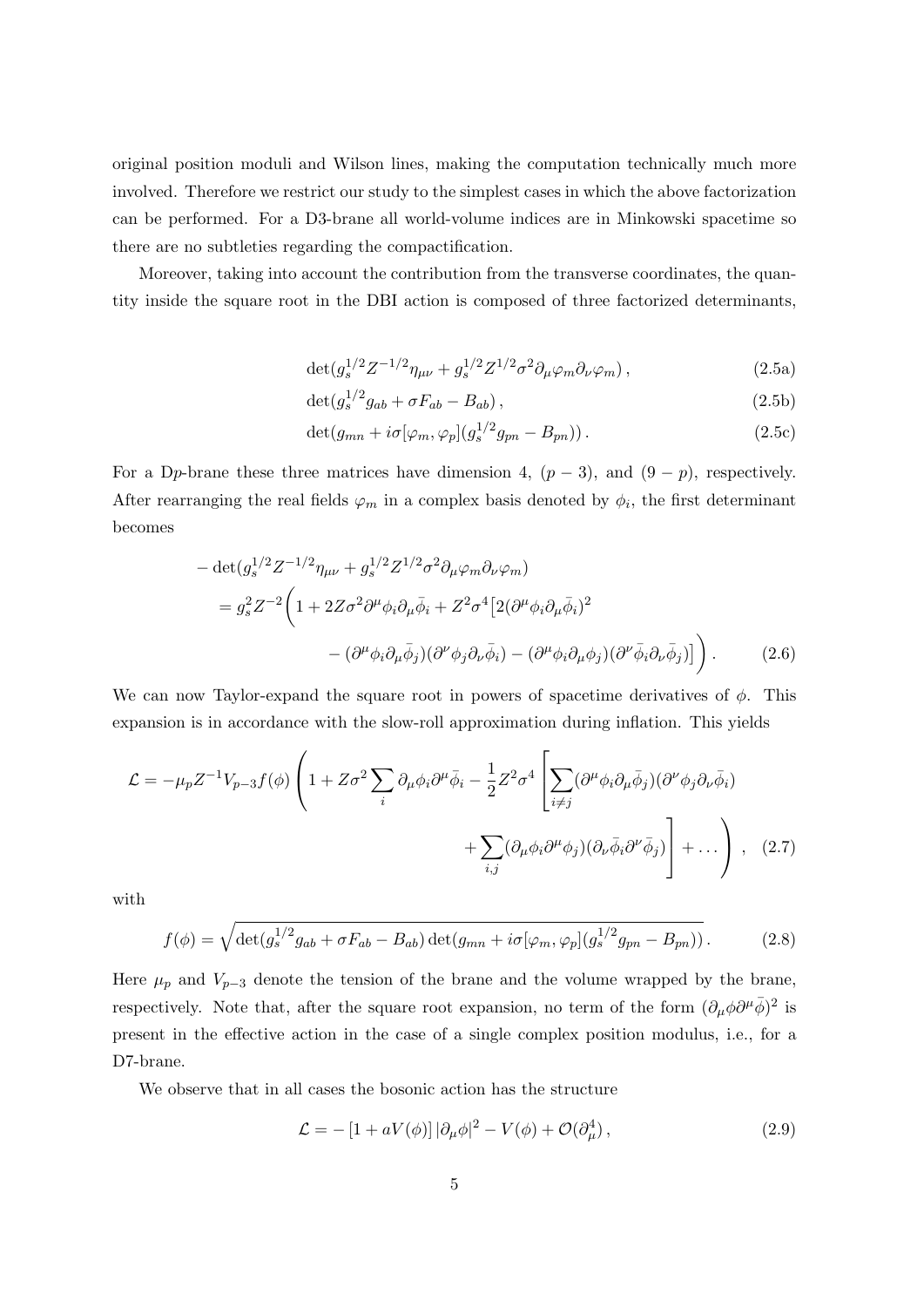where we have implicitly redefined the scalar fields to absorb the global factors in  $(2.7)$ . We have also subtracted the orientifold tension which is required for an (approximate) Minkowski vacuum, cf. [\[18,](#page-23-5)[30\]](#page-24-9), implying that  $V(\phi) = a^{-1}(f(\phi) - 1)$ . The constant a includes the remaining global factors and is proportional to  $(\mu_p V_{p-3})^{-1}$ , so it has mass dimension -4. Let us remark that the above result includes all  $\alpha'$  corrections arising from higher-order terms containing powers  $\phi^n$  in the DBI action. However, it is an expansion in derivatives of the scalar fields, so it can only be trusted as long as they remain small compared to the string scale. In particular, the DBI action does not include information about second- or higher-order derivatives of  $\phi$ , which will be important in the next section.

In addition to the DBI piece discussed above there is a contribution from the CS action. As discussed in more detail in [\[18\]](#page-23-5), in supersymmetric settings this contribution is equal to the DBI piece, leading to a factor of two in front of the scalar potential in the above expression – but not in the correction to the kinetic term.

The structure of the scalar potential depends, through the specific form of  $f(\phi)$ , on the Dp-brane under consideration and on the closed string background. In the following we summarize the results for D7-, D3-, and D5-branes in Type IIB orientifold compactifications.

#### • D7-branes

In the case of D7-branes there is only one complex scalar field  $\phi$  in the adjoint representation of the gauge group of the system of D7-branes. One can obtain more realistic quantum numbers, for example the Standard Model gauge group and bifundamentals, if the branes are located at orbifold singularities, cf. [\[18\]](#page-23-5). The scalar  $\phi$  parameterizes the position of the brane in the two-real dimensional transverse space. In the presence of three-form closed string fluxes  $G_3$ , the position of the branes can be stabilized due to the flux-induced B-field on the brane which yields a non-vanishing F-term scalar potential for  $\phi$ . This potential comes from the first determinant in [\(2.8\)](#page-5-1) which reads

$$
\det\left(g_{ab} + Z^{-1/2}g_s^{-1/2}\mathcal{F}_{ab}\right) = \det(g_{ab})\left[1 + Z^{-1}g_s^{-1}\mathcal{F}^2 + Z^{-2}g_s^{-2}\frac{1}{4}\left(\mathcal{F}\wedge\mathcal{F}\right)^2\right], (2.10)
$$

where  $\mathcal{F}_{ab} = \sigma F_{ab} - B_{ab}$ . Whenever  $\mathcal{F}$  is a selfdual or anti-selfdual two-form,  $\mathcal{F} = \pm *_{4} \mathcal{F}$ , we have

$$
(\mathcal{F} \wedge \mathcal{F})^2 = (\mathcal{F} \wedge *_4 \mathcal{F})^2 = (\mathcal{F}^2 d \text{vol}_{S_4})^2 = (\mathcal{F}^2)^4,
$$
\n(2.11)

and hence

$$
f(\phi)^2 = g_s^2 Z^2 \left( 1 + \frac{1}{2} Z^{-1} g_s^{-1} \mathcal{F}_{ab} \mathcal{F}^{ab} \right)^2, \qquad (2.12)
$$

a perfect square. This is the case for a configuration with only imaginary selfdual closed string fluxes including  $(0, 3)$ -form and  $(2, 1)$ -form fluxes denoted by G and S,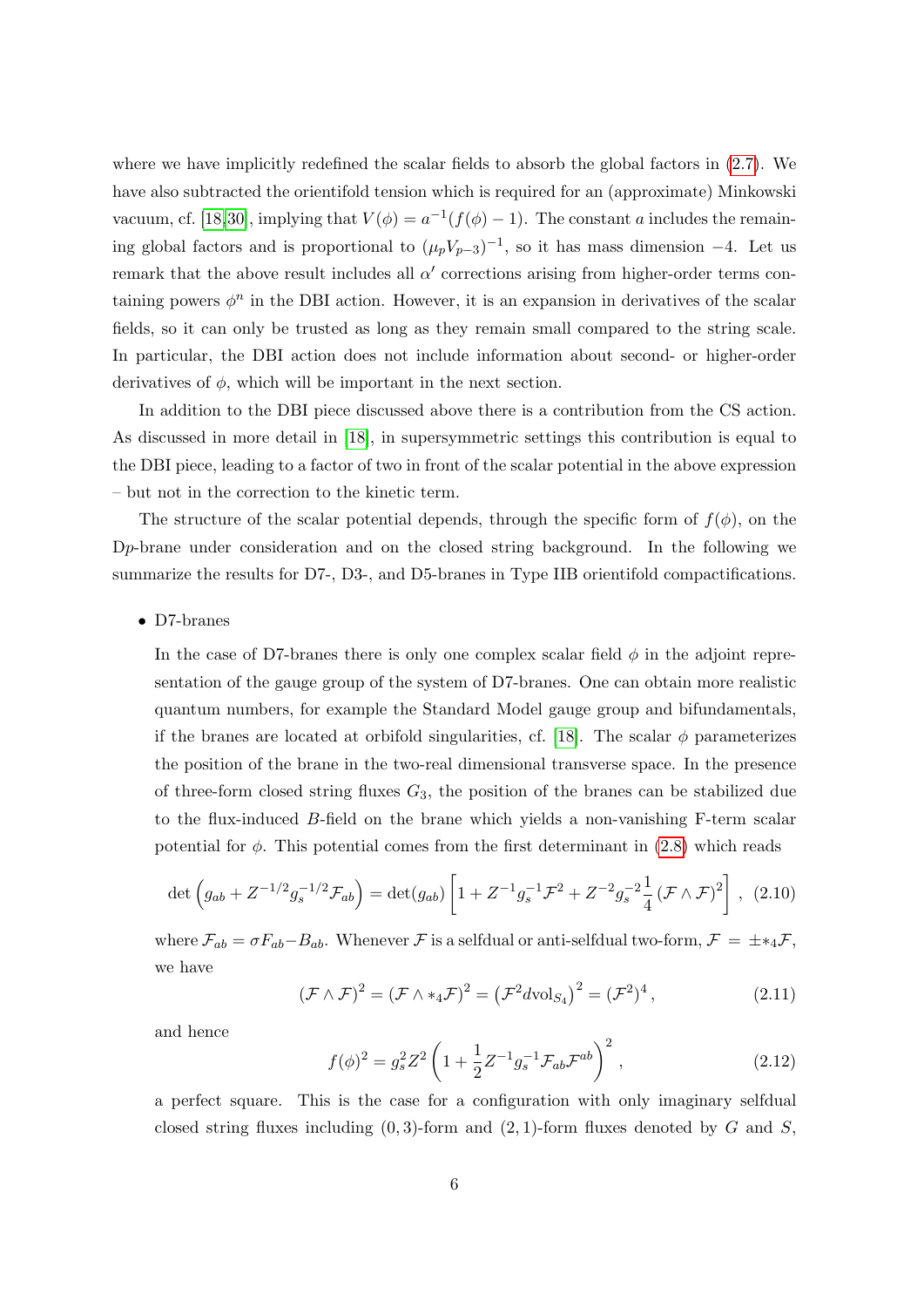respectively [\[31–](#page-24-10)[37\]](#page-25-0). In that case the B-field is a  $(2,0) + (0,2)$ -form. Far from being isolated or useless cases, these are indeed the fluxes which solve the ten-dimensional supergravity equations of motion in a Calabi-Yau compactification [\[38\]](#page-25-1). The F-term scalar potential, after a field redefinition, reads [\[18\]](#page-23-5)

<span id="page-7-0"></span>
$$
V(\phi) = \frac{Z^{-2}g_s}{2}|G^*\phi - S\bar{\phi}|^2.
$$
 (2.13)

In addition to this flux potential there is a contribution from the superpotential that couples the modulus to two complex Wilson line scalars, which we have omitted in the DBI reduction for simplicity. These two fields together with  $\phi$  complete the scalar components of the  $\mathcal{N} = 4$  structure that underlies the toroidal compactification before any twist or background decreases the number of supersymmetry generators. On the other hand, the second determinant in [\(2.8\)](#page-5-1) leads to a D-term given by

$$
\det(Q_{ij}) = 1 + g_s \sigma^2 Z[\phi, \bar{\phi}]^2. \tag{2.14}
$$

For simplicity we consider D-flat configurations and neglect this contribution to the scalar potential from now on. The generalization to non-vanishing D-terms is trivial and does not change any of our conclusions. Finally, the CS contribution to V can be checked to be equal to  $(2.13)$  when only G and S fluxes are turned on. Therefore the effective Lagrangian is of the form [\(2.9\)](#page-5-2) with V given by [\(2.13\)](#page-7-0) and  $a = \frac{1}{2}$  $\frac{1}{2}(V_4\mu_7 g_s)^{-1}.$ 

• D3-branes

In the case of D3 branes only the second determinant in  $(2.8)$  is present since all worldvolume indices are spacetime indices. Notice then that the structure [\(2.9\)](#page-5-2) is more robust than for the case of D7- or D5-branes because the factorization [\(2.5\)](#page-5-3) always exists, regardless of the specific compactification. At leading order the square of [\(2.8\)](#page-5-1) is given by

$$
\det(\delta_{mn} + i\sigma g_s^{1/2} Z^{1/2}[\varphi_m, \varphi_n]) = 1 - 2\sigma^2 g_s Z \sum_{i < j} [\phi_i, \phi_j]^2 - \sigma^2 g_s Z \sum_{i,j} [\phi_i, \bar{\phi}_j]^2 + \dots
$$
\n
$$
= 1 + \sum_i |F_i|^2 + \sum_i D_i^2 + \dots,\tag{2.15}
$$

where the dots include higher-order terms in  $\sigma$ . Notice that at leading order this corresponds to the sum of three F-terms and three D-terms. It is remarkable that in the absence of D-terms the above determinant can again be written as a perfect square,

$$
f(\phi)^2 = \det(\delta_{mn} + i\sigma g_s^{1/2} Z^{1/2}[\varphi_m, \varphi_n]) = \left(1 - \sigma^2 g_s Z \sum_{i < j} [\phi_i, \phi_j]^2\right)^2, \tag{2.16}
$$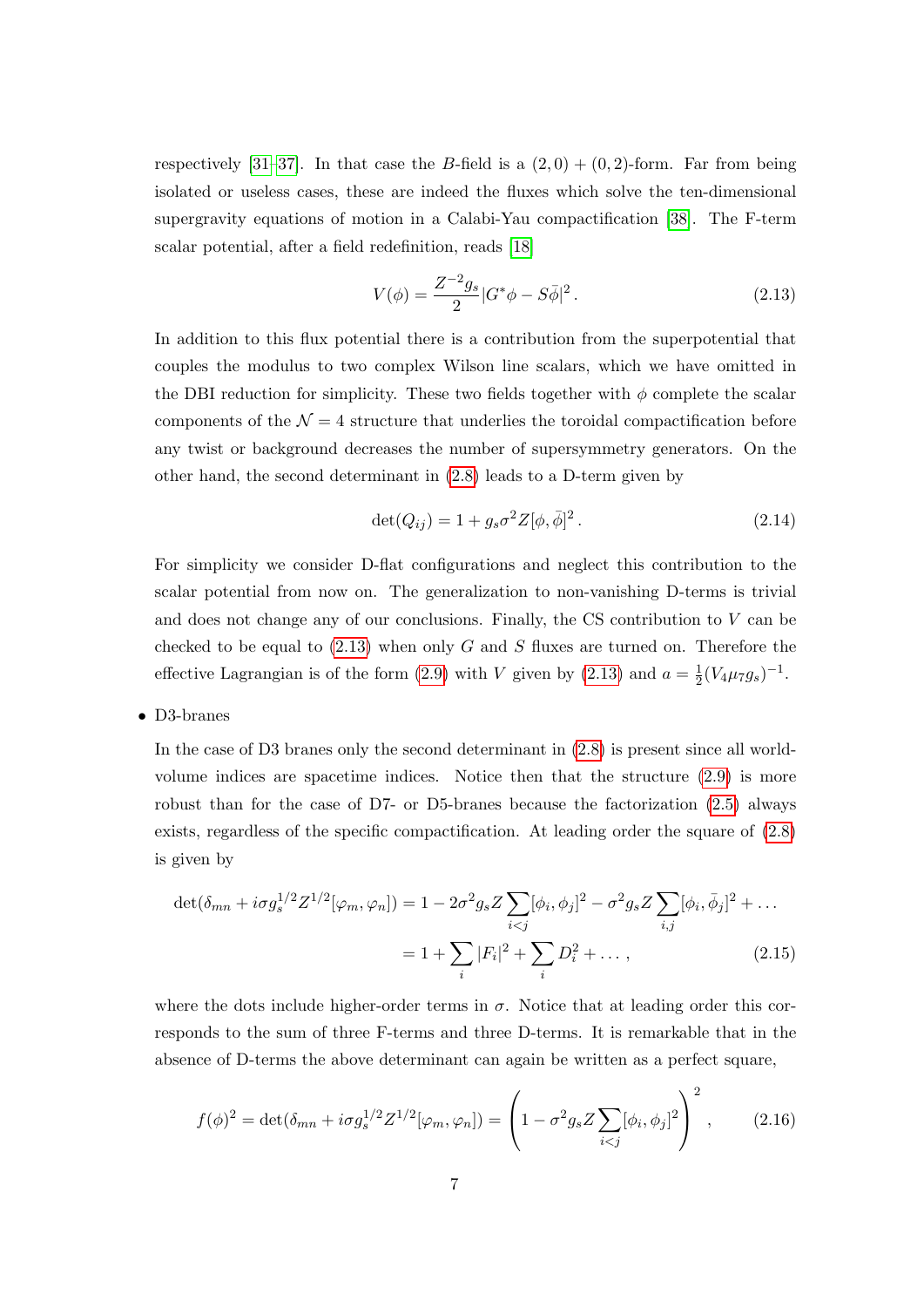implying [\(2.9\)](#page-5-2) with  $a = \mu_3^{-1}Z$  and  $V = \sum_{i < j} g_s[\phi_i, \phi_j]^2$ . This structure is partially broken if we introduce warping and fluxes. The situation is slightly more subtle since, as described in [\[31–](#page-24-10)[37\]](#page-25-0), the local equations of motion force the internal metric and fiveform background to be non-vanishing. One can then locally expand the warp factor around the position of the brane as

$$
Z^{-1/2} = Z_0^{-1/2} + \frac{1}{2}\sigma^2 K_{mn}\varphi^m \varphi^n + \dots \tag{2.17}
$$

This induces an additional contribution to the scalar potential coming from the warp factor  $Z$  in  $(2.7)$  which does not appear multiplying the kinetic term. Therefore, in the presence of non-constant warping the correction to the kinetic term is given by only a part of the scalar potential.

• D5-branes

The result for D5-branes is a combination of the two cases considered above. Both determinants in [\(2.8\)](#page-5-1) contribute to the F-term scalar potential. The computation is simple in a purely supersymmetric configuration with no D-terms or fluxes. In that case,

$$
f(\phi)^2 = \det(\delta_{mn} + i\sigma g_s^{1/2} Z^{1/2}[\varphi_m, \varphi_n]) = (1 - 4\sigma^2 g_s Z[\phi_1, \phi_2]^2)^2 , \qquad (2.18)
$$

where  $\phi_1$  and  $\phi_2$  are the two complex fields parameterizing the position of the D5brane in the transverse space, which we have assumed to be a  $T<sup>4</sup>$  for simplicity. We thus once more obtain a Lagrangian of the form  $(2.9)$  with  $a = \mu_5^{-1} V_2^{-1} g_s^{-1/2} Z^{1/2}$  and  $V = (\mu_5 V_2 \sigma^2)^{-1} Z^{-1/2} g_s^{1/2} [\phi_1, \phi_2]^2.$ 

In general, expression [\(2.8\)](#page-5-1) is an infinite series in powers of  $\sigma$ . However, we have seen that in certain configurations the determinant is a perfect square, simplifying the computation. This is the case for configurations which preserve a certain amount of supersymmetry at the string scale, i.e., when the D-terms vanish and only specific choices of fluxes are allowed so that supersymmetry can be spontaneously – not explicitly – broken at a lower scale. In that case, taking the square root of the determinant is trivial and the scalar potential is given by the leading-order scalar potential  $V_0$ . In other words, all higher-order terms in  $\alpha'$  vanish, so the potential is simply  $V = V_0$ . However, these corrections do leave a trace in the effective theory because the kinetic terms for the scalar fields are non-canonical. The prefactor of the kinetic term is indeed given by  $(1 + aV_0)$ , where a is a constant depending on the brane tension and the string scale, showing the stringy nature of the correction.

Let us stress that the structure [\(2.9\)](#page-5-2) is quite general and valid beyond the supersymmetric configurations described here as examples. The advantage of these configurations is that one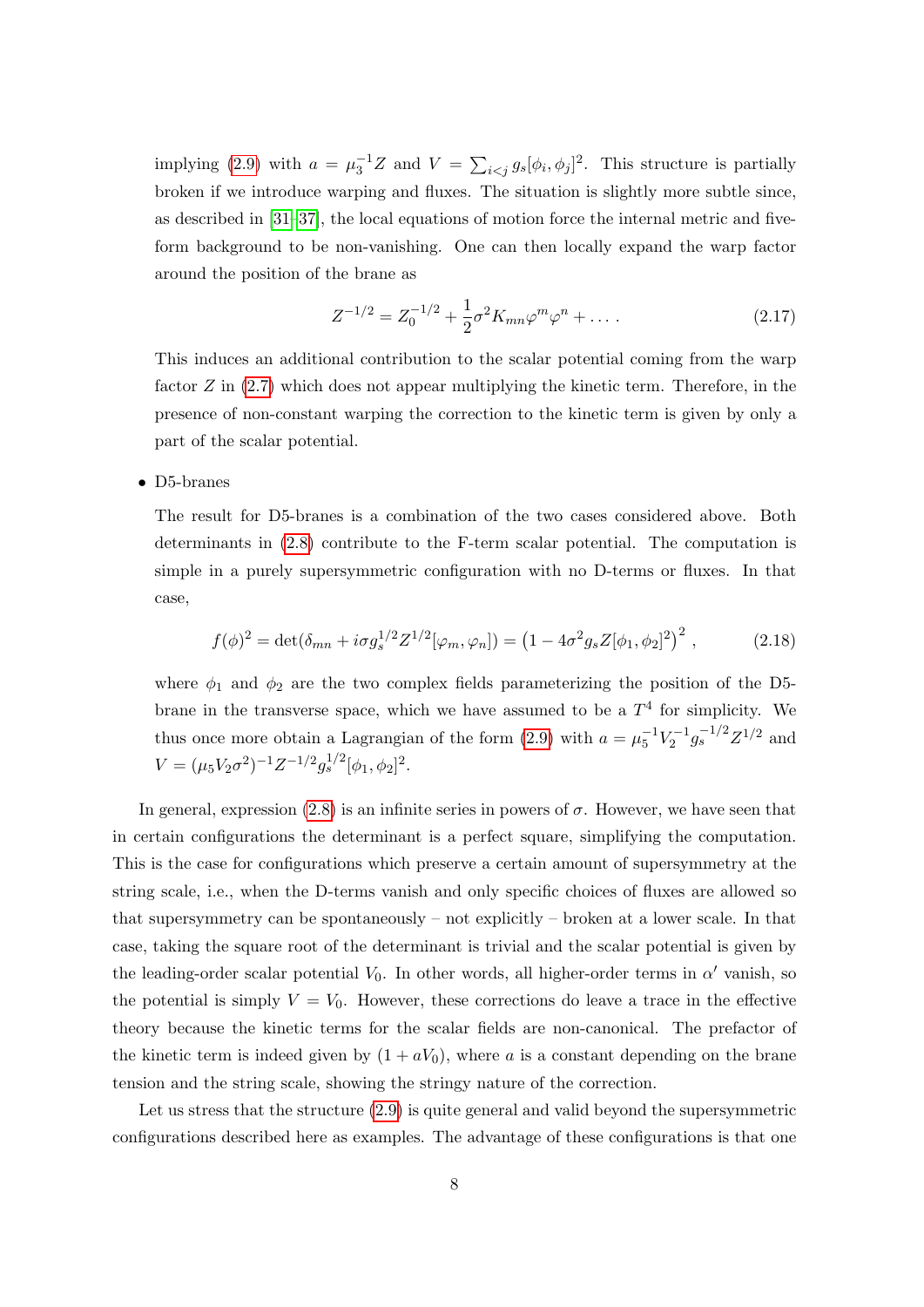can replace V by the well-known leading-order result  $V_0$  to simplify the computation, while in general the scalar potential receives corrections as well. However, those corrections will also appear in the kinetic term, implying that the structure [\(2.9\)](#page-5-2) is preserved anyway. In the case of D5 and D7-branes, this structure relies on the assumption that the factorization [\(2.5\)](#page-5-3) can be done, which is characteristic of toroidal compactifications. It would be interesting to study to what extent it can be generalized to more general compactifications.

Finally, notice that the scalar potential  $V(\phi)$  entering in the non-canonical kinetic term is only the contribution from the DBI action and not the full potential in general. However, in the supersymmetric configurations described above, the CS contribution equals the DBI potential, and the prefactor  $f(\phi)$  is indeed a function of the full scalar potential for  $\phi$ , including the pieces generated by background fluxes. This is the case we have in mind in Section [4](#page-16-0) when studying the implications of this structure for inflation.

## <span id="page-9-0"></span>3 Supersymmetric higher-derivative operators and the DBI action

The lesson of the previous discussion is that the DBI action yields a very particular fourdimensional effective action for the D-brane position moduli. For simplicity, let us consider the case of a single complex modulus because the generalization to an arbitrary number of open string moduli is straightforward. The action can be written as

<span id="page-9-2"></span>
$$
\mathcal{L} = -\left[1 + aV(\phi)\right]\partial_{\mu}\phi\partial^{\mu}\bar{\phi} + |\partial_{\mu}\phi\partial^{\mu}\phi|^{2} - V(\phi),\tag{3.1}
$$

at four-derivative order and after absorbing all global coefficients. This corresponds, for example, to the case of D7-branes in a toroidal background. The aim of this section is to identify the supersymmetric higher-derivative operators which lead to the DBI result in [\(3.1\)](#page-9-2). The above correction to the kinetic term is purely of stringy nature. Hence it can be used to select operators which describe the effective action of a scalar descending from a consistent theory of quantum gravity among all possible supersymmetric operators. In Section [3.1](#page-9-1) we consider the structure of globally supersymmetric operators and briefly discuss the coupling to supergravity in Section [3.2.](#page-14-0)

#### <span id="page-9-1"></span>3.1 Higher-derivative operators in global supersymmetry

As outlined in the Introduction, our aim is to write [\(3.1\)](#page-9-2) in the supersymmetric form

<span id="page-9-3"></span>
$$
\mathcal{L} = \int d\theta^2 d\bar{\theta}^2 K(\Phi, \bar{\Phi}) + \left( \int d\theta^2 W(\Phi) + \text{h.c.} \right), \qquad (3.2)
$$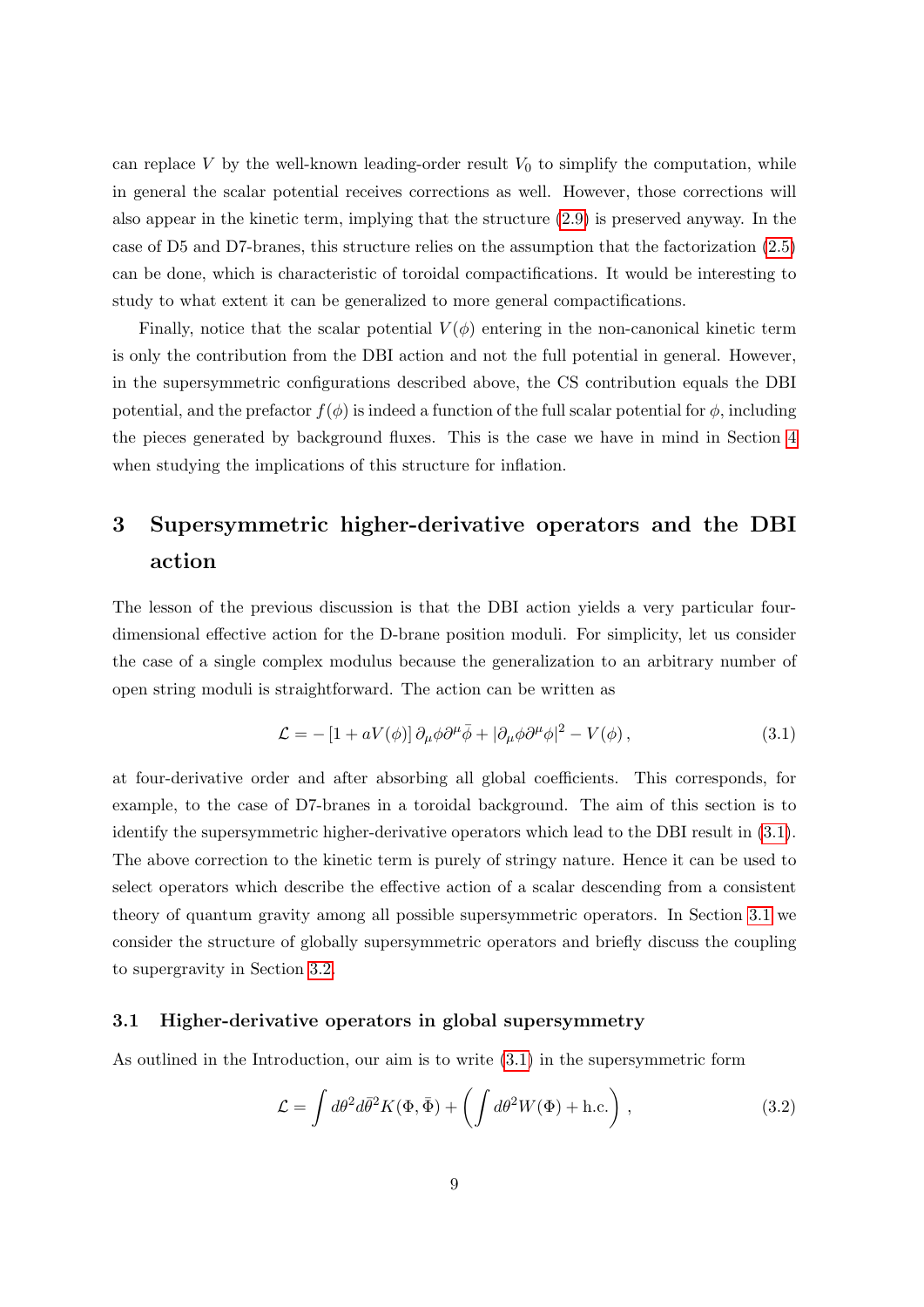where  $\Phi = \phi + i\theta\sigma^{\mu}\bar{\theta}\partial_{\mu}\phi + \theta^2F + \frac{1}{2}$  $\frac{1}{2}\theta^2\bar{\theta}^2 \Box \phi$  denotes a chiral multiplet with its fermionic component set to zero.[3](#page-10-0) Hence we must find suitable higher-derivative terms to include in  $K<sup>4</sup>$  $K<sup>4</sup>$  $K<sup>4</sup>$  A list of operators with the desired amount of fields and derivatives was proposed in [\[4\]](#page-22-1). A specific linear combination of these was singled out in [\[4,](#page-22-1) [13\]](#page-23-0),

<span id="page-10-2"></span>
$$
\frac{1}{16}D\Phi D\Phi \bar{D}\bar{\Phi}\bar{D}\bar{\Phi}\big|_{\theta^2\overline{\theta}^2} = |\partial_{\mu}\phi\partial^{\mu}\phi|^2 - 2|F|^2\partial_{\mu}\phi\partial^{\mu}\bar{\phi} + |F|^4. \tag{3.3}
$$

The derivatives on the left-hand side denote the usual spinor-covariant derivatives. This term was deemed "clean" in the sense that it is ghost-free and it contains no derivatives for the auxiliary field F. In addition, once the spinor is set to zero the operator is a pure D-term with no lower-order superspace components, and it contains only a single four-derivative term for  $\phi$ .

It is clear from the discussion in Section 2 that the structure in [\(3.3\)](#page-10-2) is not what we find in the effective action of D-branes in string theory. While the first two pieces are indeed contained in [\(3.1\)](#page-9-2) after identifying  $V = |F|^2$ , the term proportional to  $|F|^4$  is not. More concretely, the term  $|F|^4$  cannot be set to zero while, at the same time, keeping the correction to the kinetic term in the action. Therefore it cannot describe the particular cases studied in the previous section. This leads us to consider a number of other possible higher-derivative operators, focussing on those without a piece proportional to  $|F|^4$ , while postponing the discussion of unwanted states such as propagating auxiliary fields. To this end, the list of operators given in [\[4\]](#page-22-1) is particularly instructive. The relevant operators can be written in terms of component bosonic fields as follows, cf.  $(8)-(13)$  in [\[4\]](#page-22-1),

$$
\mathcal{O}_1 = |\Phi|^2 D^2 \Phi \bar{D}^2 \bar{\Phi} = 16|\phi|^2 \Box \phi \Box \bar{\phi} + 20|F|^2 \bar{\phi} \Box \phi + 20|F|^2 \phi \Box \bar{\phi} + 16|F|^4 - 8|F|^2 \partial_\mu \phi \partial^\mu \bar{\phi} \n+ 4|\phi|^2 F \Box \bar{F} + 4|\phi|^2 \bar{F} \Box F - 8|\phi|^2 \partial_\mu F \partial^\mu \bar{F} + 8 \bar{\phi} F \partial_\mu \phi \partial^\mu \bar{F} \n- 8 \bar{\phi} \bar{F} \partial_\mu \phi \partial^\mu F + 8 \phi \bar{F} \partial_\mu \bar{\phi} \partial^\mu F - 8 \phi F \partial_\mu \bar{\phi} \partial^\mu \bar{F} ,
$$
\n(3.4)

$$
\mathcal{O}_2 = \bar{\Phi}\bar{D}^2\bar{\Phi}(D\Phi)^2 = 16\partial_\mu\phi\partial^\mu\phi\bar{\phi}\Box\bar{\phi} - 16|F|^2\bar{\phi}\Box\phi + 16|F|^2\partial_\mu\bar{\phi}\partial^\mu\bar{\phi} - 16|F|^4
$$
  
+ 16 $\bar{\phi}\bar{F}\partial_\mu\phi\partial^\mu F - 16\bar{\phi}F\partial_\mu\phi\partial^\mu\bar{F}$ , (3.5)

$$
\mathcal{O}_3 = |\Phi|^2 D\bar{D}\bar{\Phi}\bar{D}D\Phi = 8(\partial_\mu\phi\partial^\mu\bar{\phi})^2 + 8\phi\partial_\mu\bar{\phi}(\partial_\nu\bar{\phi}\partial^\mu\partial^\nu\phi - 8\partial_\nu\phi\partial^\mu\partial^\nu\bar{\phi})
$$

$$
- 8|\phi|^2\partial_\mu\phi\partial^\mu\Box\bar{\phi} - 8|\phi|^2\partial_\mu F\partial^\mu\bar{F} - 8|F|^2\partial_\mu\phi\partial^\mu\bar{\phi}
$$

$$
- 8\bar{\phi}F\partial_\mu\phi\partial^\mu\bar{F} - 8\phi\bar{F}\partial_\mu\bar{\phi}\partial^\mu F , \qquad (3.6)
$$

<span id="page-10-1"></span><span id="page-10-0"></span><sup>3</sup>We adopt the superspace conventions of [\[39\]](#page-25-2).

<sup>4</sup>The connection between the DBI action and higher-derivative supersymmetry or supergravity was previously studied in [\[4,](#page-22-1) [6,](#page-23-6) [8\]](#page-23-7). However, the previous analyses considered the kinetic terms for only one of the real scalars of the complex position modulus, freezing the other. This simplifies the discussion but leads to different results compared to the general case considered here. For a different approach, cf. [\[40–](#page-25-3)[43\]](#page-25-4).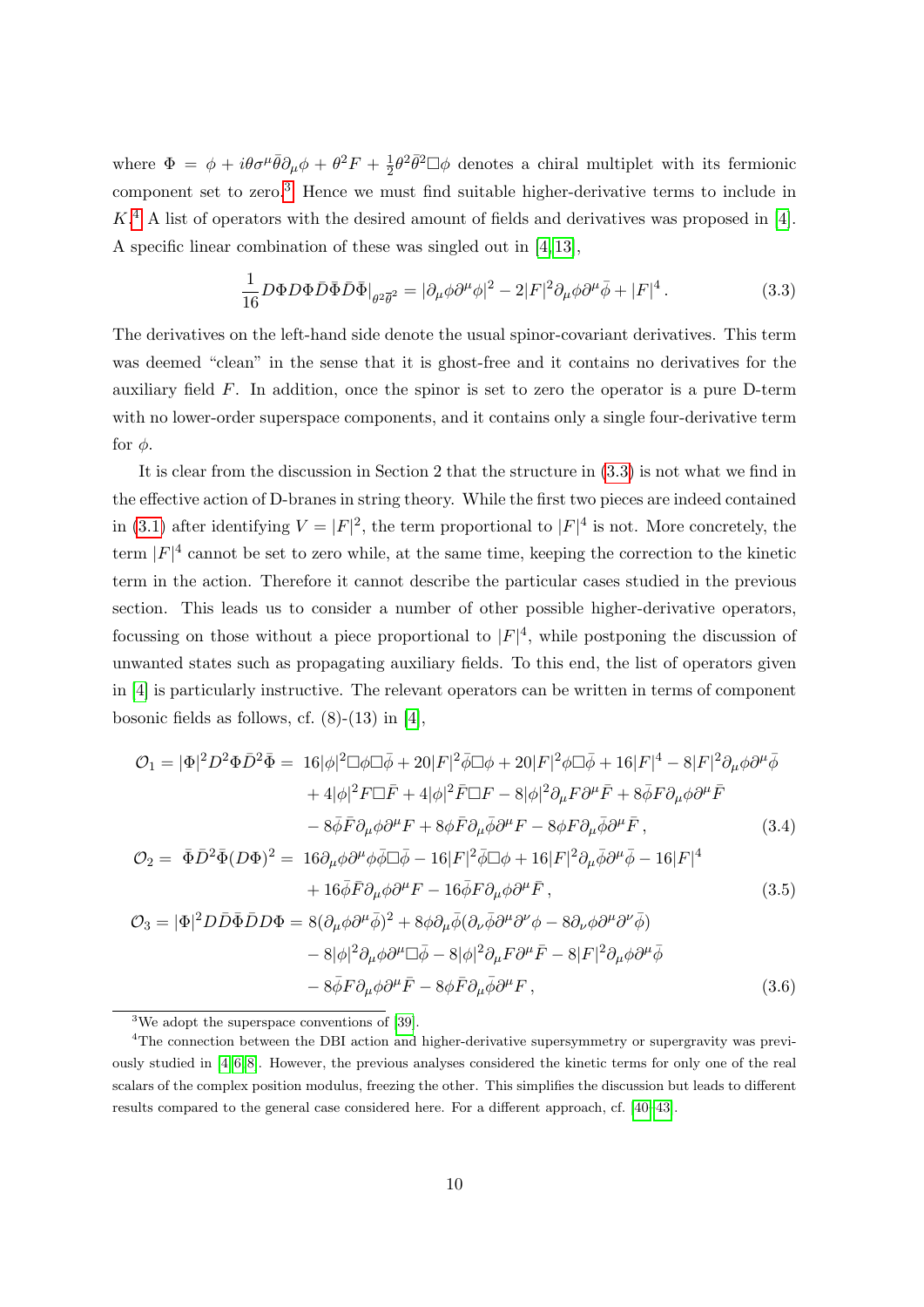$$
\mathcal{O}_4 = \Phi^2 D \bar{D} \bar{\Phi} D \bar{D} \bar{\Phi} = -4 |\partial_\mu \phi \partial^\mu \phi|^2 - 4 \phi \Box \phi \partial_\mu \bar{\phi} \partial^\mu \bar{\phi} - 4 \phi^2 \partial_\mu \partial_\nu \bar{\phi} \partial^\mu \partial^\nu \bar{\phi} \n- 16 \phi \partial_\mu \phi \partial_\nu \bar{\phi} \partial^\mu \partial^\nu \bar{\phi} - 4 \phi^2 \partial_\mu \Box \bar{\phi} \partial^\mu \bar{\phi} - 32 \phi F \partial_\mu \bar{\phi} \partial^\mu \bar{F} .
$$
\n(3.7)

These are dimension-eight operators which in the action appear divided by  $\Lambda^4$ , where  $\Lambda$  is the cut-off scale of the theory. In addition there are the complex conjugates  $\overline{\mathcal{O}}_2$  and  $\overline{\mathcal{O}}_4$ . Notice that we did not include (14) and (15) of [\[4\]](#page-22-1) because, after partial integration, they are proportional to  $\mathcal{O}_4$  and  $\overline{\mathcal{O}}_4$ , respectively. Important for us is that  $\mathcal{O}_3$ ,  $\mathcal{O}_4$ , and  $\overline{\mathcal{O}}_4$  span a basis of  $|F|^4$ -free operators. In particular, any  $|F|^4$ -free linear combination of  $\mathcal{O}_1$ ,  $\mathcal{O}_2$ , and its complex conjugate can be expressed in terms of this basis. The operator [\(3.3\)](#page-10-2), on the other hand, is not described by this basis but is instead given by the linear combination

$$
D\Phi D\Phi \bar{D}\bar{\Phi}\bar{D}\bar{\Phi} = 2\mathcal{O}_3 - \mathcal{O}_1 - \mathcal{O}_2 - \overline{\mathcal{O}}_2.
$$
\n(3.8)

While comparing supersymmetric operators to the DBI action one has to keep in mind that the latter does not capture higher-derivative contributions involving multiple derivatives of the scalar fields, for example terms containing  $\Box \phi$  and  $\partial_{\mu} \partial_{\nu} \phi$ . Ignoring these we obtain

$$
\frac{\mathcal{O}_3}{\Lambda^4} = \frac{8}{\Lambda^4} \left[ (\partial_\mu \phi \partial^\mu \bar{\phi})^2 - |\phi|^2 \partial_\mu F \partial^\mu \bar{F} - |F|^2 \partial_\mu \phi \partial^\mu \bar{\phi} - \bar{\phi} F \partial_\mu \phi \partial^\mu \bar{F} - \phi \bar{F} \partial_\mu \bar{\phi} \partial^\mu F \right], \quad (3.9)
$$
  

$$
\mathcal{O}_4 \qquad 4 \quad \text{[12, 12]} \quad \text{[12, 12]} \quad \text{[12, 12]} \quad \text{[12, 12]} \quad (3.10)
$$

$$
\frac{O_4}{\Lambda^4} = -\frac{4}{\Lambda^4} \left[ |\partial_\mu \phi \partial^\mu \phi|^2 - 8\phi F \partial_\mu \bar{\phi} \partial^\mu \bar{F} \right]. \tag{3.10}
$$

Partial integration of the quartic kinetic terms introduces an ambiguity here, since terms with second derivatives can be written as first derivatives and vice versa. This ambiguity is manifest in a free coefficient of the four-derivative terms in the two expressions above. This makes the quartic kinetic terms not meaningful in the comparison with the DBI action. Thus, the strongest constraint on possible operators is indeed the absence or presence of  $|F|^4$ . All operators without  $|F|^4$  can be written as

<span id="page-11-0"></span>
$$
c_1 \mathcal{O}_3 + c_2 \left( \mathcal{O}_4 + \overline{\mathcal{O}}_4 \right) \,. \tag{3.11}
$$

Therefore this includes all operators that, after partial integration, yield [\(3.1\)](#page-9-2) up to terms containing derivatives of F. Such terms seem to imply that the auxiliary field propagates. This would be unacceptable since we know from the DBI side that no such extra bosonic fields should be present. In fact, as emphasized in [\[5\]](#page-22-2), derivative terms of auxiliary field are artefacts of the effective field theory description. Theories with higher-derivative corrections like  $(3.11)$  must be UV completed above the cut-off scale  $\Lambda$ . The momenta of auxiliary fields with kinetic terms from higher-derivative operators are larger than  $\Lambda$  and are hence irrelevant in the EFT. This argument is strongly supported by the fact that UV-complete theories, such as the DBI action, should be free of ghosts and propagating auxiliary fields. To see this more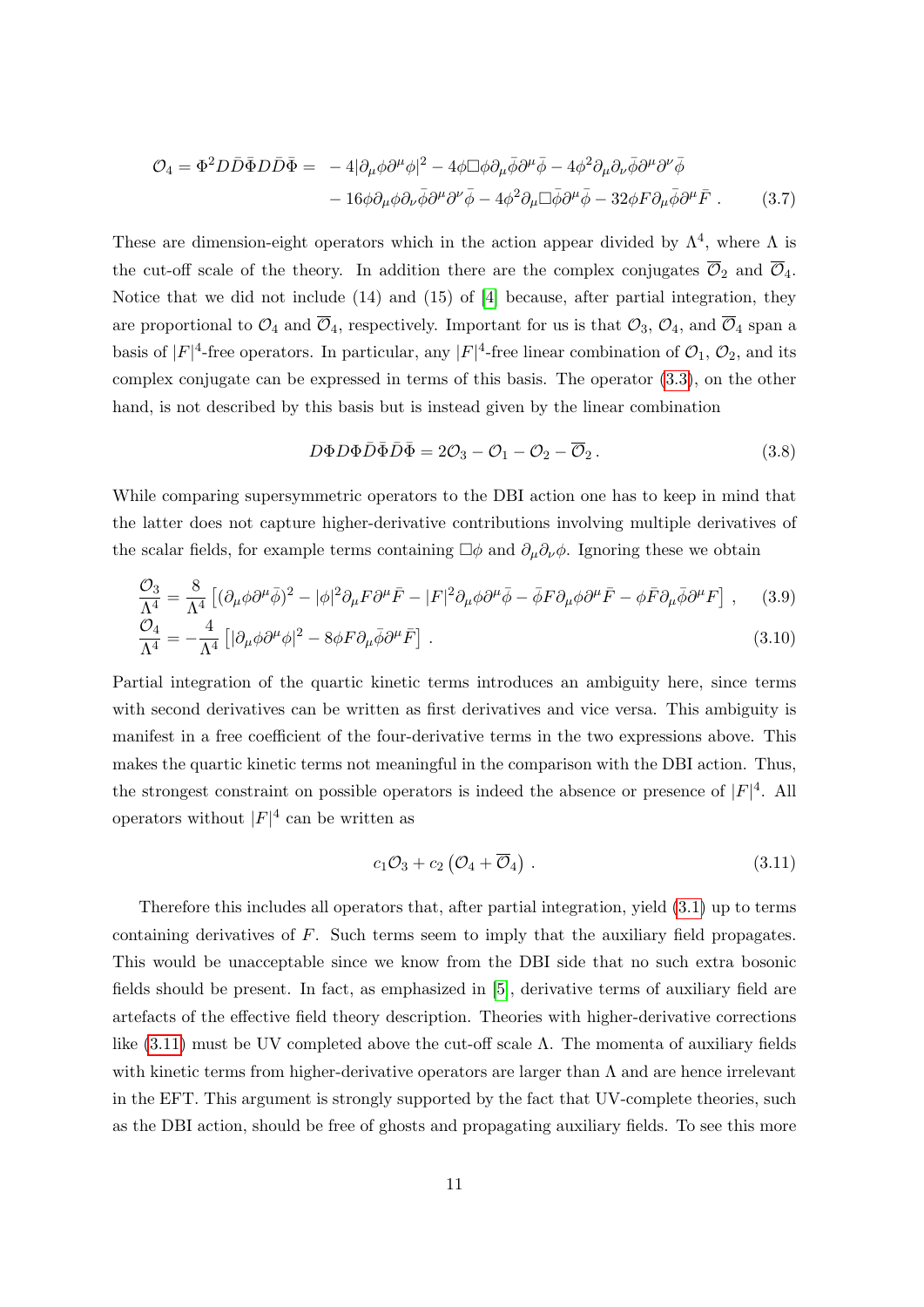explicitly, note that the lowest-dimensional action in [\(3.2\)](#page-9-3) contains the bosonic pieces

<span id="page-12-0"></span>
$$
\mathcal{L} \supset -|F|^2 - \left(F\frac{\partial W}{\partial \phi} + \text{h.c.}\right). \tag{3.12}
$$

To obtain the standard mass dimension for the field F we redefine  $\tilde{F} = F/\Lambda$ . We thus get

$$
\mathcal{L} \supset -m_{\tilde{F}}^2 |\tilde{F}|^2 - m_{\tilde{F}} \left( \tilde{F} \frac{\partial W}{\partial \phi} + \text{h.c.} \right) , \qquad (3.13)
$$

with  $m_{\tilde{F}} = \Lambda$ . Thus, actually the scalar field  $\tilde{F}$  has a mass of the same order as the cut-off scale and should decouple below the scale  $\Lambda$ . One has to be careful though, since integrating out  $\tilde{F}$  is not equivalent to setting  $m_{\tilde{F}} \to \infty$ , due to the presence of the dimensionful coupling of  $\tilde{F}$  to  $\phi$  in the above expression. In an effective action description one neglects all terms proportional to  $\partial_{\mu}\tilde{F}/m_{\tilde{F}}^2$ . This leads us to conclude that, ignoring the quartic kinetic terms, the operators  $\mathcal{O}_4$  and  $\overline{\mathcal{O}}_4$  above may be ignored and the operator  $\mathcal{O}_3$  is left with the only desired piece

<span id="page-12-1"></span>
$$
\mathcal{O}_3 = -\frac{8}{\Lambda^2} |\tilde{F}|^2 \partial_\mu \phi \partial^\mu \bar{\phi} + \mathcal{O}\left((\partial_\mu \phi)^4\right) . \tag{3.14}
$$

One might be tempted to argue that not even this term survives in the effective action because  $\tilde{F}$  decouples. However, it is easy to convince oneself that this is not the case due to the second term in [\(3.13\)](#page-12-0). Indeed, as shown in Figure [1,](#page-13-0) one can draw a tree-level Feynman diagram with a vertex stemming from [\(3.14\)](#page-12-1) and two  $\tilde{F}$  propagators. The latter end in vertices provided by the second piece in [\(3.13\)](#page-12-0). In the effective action limit with  $(\partial_{\mu}\tilde{F}) \ll m_{\tilde{F}}^2$  the propagator of  $\tilde{F}$  is approximately  $-1/m_{\tilde{F}}^2$  so that, in the end, we are left with

<span id="page-12-3"></span><span id="page-12-2"></span>
$$
\mathcal{O}_3 = -\frac{8}{\Lambda^4} \left| \frac{\partial W}{\partial \phi} \right|^2 \partial_\mu \phi \partial^\mu \bar{\phi} + \mathcal{O}\left( (\partial_\mu \phi)^4 \right) . \tag{3.15}
$$

In conclusion we find the effective action

$$
\mathcal{L} = -\left(1 + \frac{8c_1}{\Lambda^4} \left|\frac{\partial W}{\partial \phi}\right|^2\right) \partial_\mu \phi \partial^\mu \bar{\phi} - \left|\frac{\partial W}{\partial \phi}\right|^2 + \mathcal{O}\left(\Box \phi, \partial_\mu \partial_\nu \phi, (\partial_\mu \phi)^4\right) ,\tag{3.16}
$$

which derives from the supersymmetric action

$$
\mathcal{L} = \int d\theta^2 d\bar{\theta}^2 |\Phi|^2 \left( 1 + \frac{c_1}{\Lambda^4} D \bar{D} \bar{\Phi} \bar{D} D \Phi \right) + \left( \int d\theta^2 W(\Phi) + \text{h.c.} \right) . \tag{3.17}
$$

Using the identity  $D_{\alpha}\bar{D}_{\dot{\alpha}}\bar{\Phi} = \{D_{\alpha}, \bar{D}_{\dot{\alpha}}\}\bar{\Phi} = -2i\sigma^{\mu}_{\alpha\dot{\alpha}}\partial_{\mu}\bar{\Phi}$  we can write this action in the more transparent fashion

<span id="page-12-4"></span>
$$
\mathcal{L} = \int d\theta^2 d\bar{\theta}^2 |\Phi|^2 \left( 1 + \frac{8c_1}{\Lambda^4} \partial^\mu \Phi \partial_\mu \bar{\Phi} \right) + \left( \int d\theta^2 W(\Phi) + \text{h.c.} \right) . \tag{3.18}
$$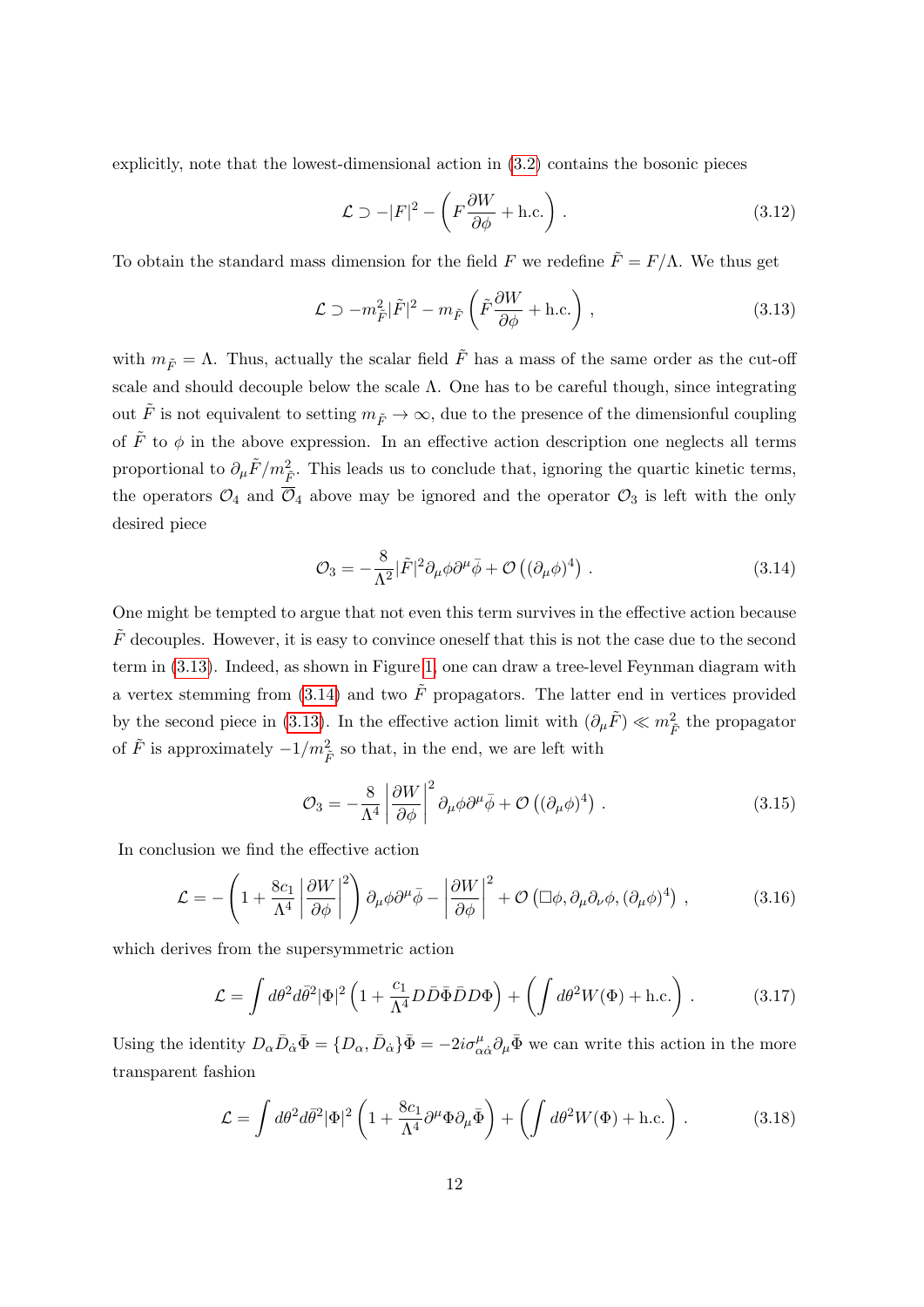

<span id="page-13-0"></span>Figure 1: Feynman diagram that leads to the presence of [\(3.15\)](#page-12-2) in the effective action.

Note that, once coupled to  $\mathcal{N} = 1$  supergravity, the auxiliary field  $\tilde{F}$  should be replaced by the corresponding chiral multiplet auxiliary field of supergravity. In [\(3.16\)](#page-12-3) this implies that one should replace field derivatives by Kähler-covariant derivatives,  $\partial_{\phi}W \to D_{\phi}W$ . Before describe the coupling to supergravity in more detail, one more comment regarding D-terms is in order.

While studying the Dp-brane DBI actions in Section 2 we noticed that the D-term potential multiplies kinetic terms as well. We set all D-terms to zero so that supersymmetry is preserved and concentrated on the analysis of the more interesting F-term scalar potential. However, it is interesting to find the corresponding higher-derivative operator including D-terms as well. In the simple example above there is a single adjoint multiplet with the standard gauge transformations

$$
\Phi \to e^{-i\Lambda(x)}\Phi \,, \qquad e^V \to e^{-i\bar{\Lambda}(x)}e^V e^{i\Lambda(x)} \,, \tag{3.19}
$$

where  $V = T^a V_a$  denotes the vector multiplet and  $\Lambda = T^a \Lambda_a$ .  $T^a$  are the gauge group generators and  $\Lambda_a(x)$  the gauge parameter superfields. Then the operator  $\mathcal{O}_3$  can be generalized to the gauge-invariant operator

$$
\tilde{\mathcal{O}}_3 = (\bar{\Phi}e^V \Phi)(D\bar{D}\bar{\Phi}e^V)(\bar{D}D e^V \Phi). \tag{3.20}
$$

Expanding the  $\theta^2 \bar{\theta}^2$  component of this operator one obtains a coupling of the form

$$
\frac{8}{\Lambda^4} (\bar{\phi} D_a T^a \phi) \mathcal{D}_{\mu} \phi \bar{\mathcal{D}}^{\mu} \bar{\phi} , \qquad (3.21)
$$

where D is the auxiliary field  $D = T^a D_a$ , and D is the standard gauge-covariant derivative. Using the equations of motion for D one obtains  $D_a = -\bar{\phi}T^a\phi$ . In the above expression this yields the familiar structure

$$
-\frac{8}{\Lambda^4}V_D \mathcal{D}_{\mu}\phi \bar{\mathcal{D}}^{\mu}\bar{\phi}\,,\tag{3.22}
$$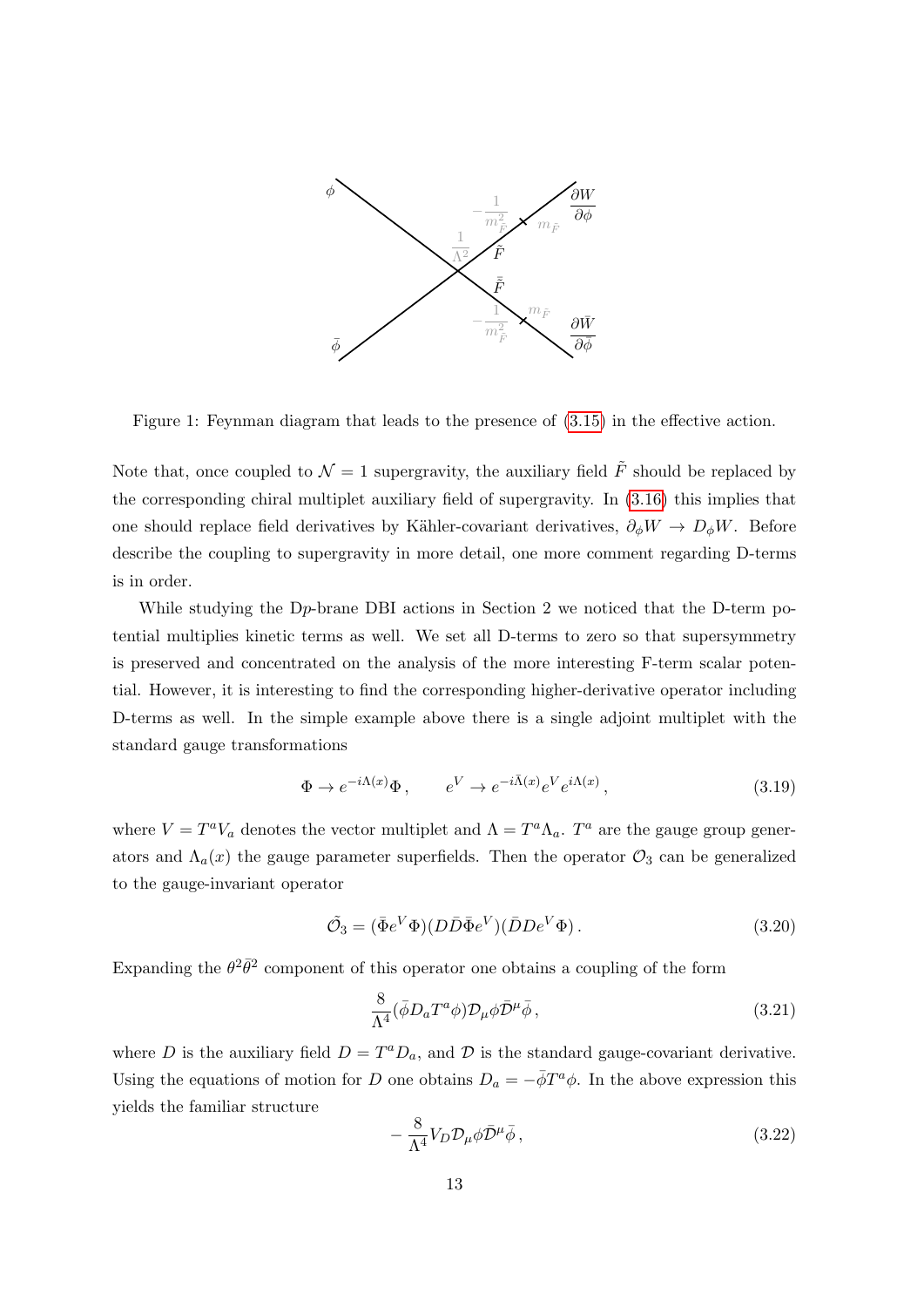where  $V_D$  is the standard D-term scalar potential. These formulae apply, for example, to the toroidal D7 case discussed above, which has a single adjoint position modulus. The generalization to the case of multiple chiral superfields is once more straightforward.

Note that in the D7-brane example there are still more adjoint scalars from the Wilson lines. These would give rise to additional pieces in the D-term potential which do not depend on the position moduli. Finally, let us note that the DBI action contains terms which rescale the inverse gauge coupling constant, i.e., terms proportional to  $V(\phi)F_{\mu\nu}F^{\mu\nu}$ , as the reader can easily check. Those can be described by the supersymmetric operators

$$
\frac{1}{\Lambda^4} (\bar{\Phi}e^V \Phi) D^2 W^\alpha W_\alpha + \text{h.c.} \,, \tag{3.23}
$$

where  $W_{\alpha}$  is the spinorial gauge field-strength which admits an expansion  $W_{\alpha} = \lambda_{\alpha} +$  $(\sigma^{\mu}\bar{\sigma}^{\nu}\theta)_{\alpha}F_{\mu\nu}+\ldots$  The D-term component of such an operator defines the non-trivial kinetic term of the gauge bosons. This behavior is expected because if the potential increases, so does the tension of the brane, which in turn implies a smaller gauge coupling. Thus, for example in large-field inflation models from D-branes the corresponding gauge coupling decreases with increasing inflaton field value.

The operators found in this section are interesting since they tells us how to embed the noncanonical kinetic terms of the string theory DBI action into a supersymmetry or supergravity action. As emphasized before, it can be easily generalized to the case of multiple scalar fields which may appear in  $D_p$ -brane configurations in different compactifications. Moreover, an important conclusion is that the higher-derivative corrections implied by the DBI action do not include terms proportional to  $|F|^4$ , which can lead to multiple vacuum configurations. They instead imply a non-canonical redefinition of the kinetic terms proportional to the scalar potential and higher-derivative kinetic terms. In the next section we discuss how these corrections appear in a supergravity setting.

#### <span id="page-14-0"></span>3.2  $\mathcal{N} = 1$  supergravity description

The generalization of the previous findings to local supersymmetry can be done along the lines of  $[5]$ . Indeed, it can be shown that the Kähler potential in  $(3.18)$  produces the same effective scalar field theory when coupled to gravity, after the supergravity auxiliary fields have been put on-shell. This has a number of important implications for the study of inflationary models involving D-brane position moduli.

An  $\mathcal{N}=1$  supergravity description of the effective theory for a D-brane position modulus is desirable in order to study the consequences of closed string moduli stabilization. The interaction between the dynamical closed string modes and the open string inflationary sector is not captured by the DBI and CS actions. However, as of now such a supergravity formulation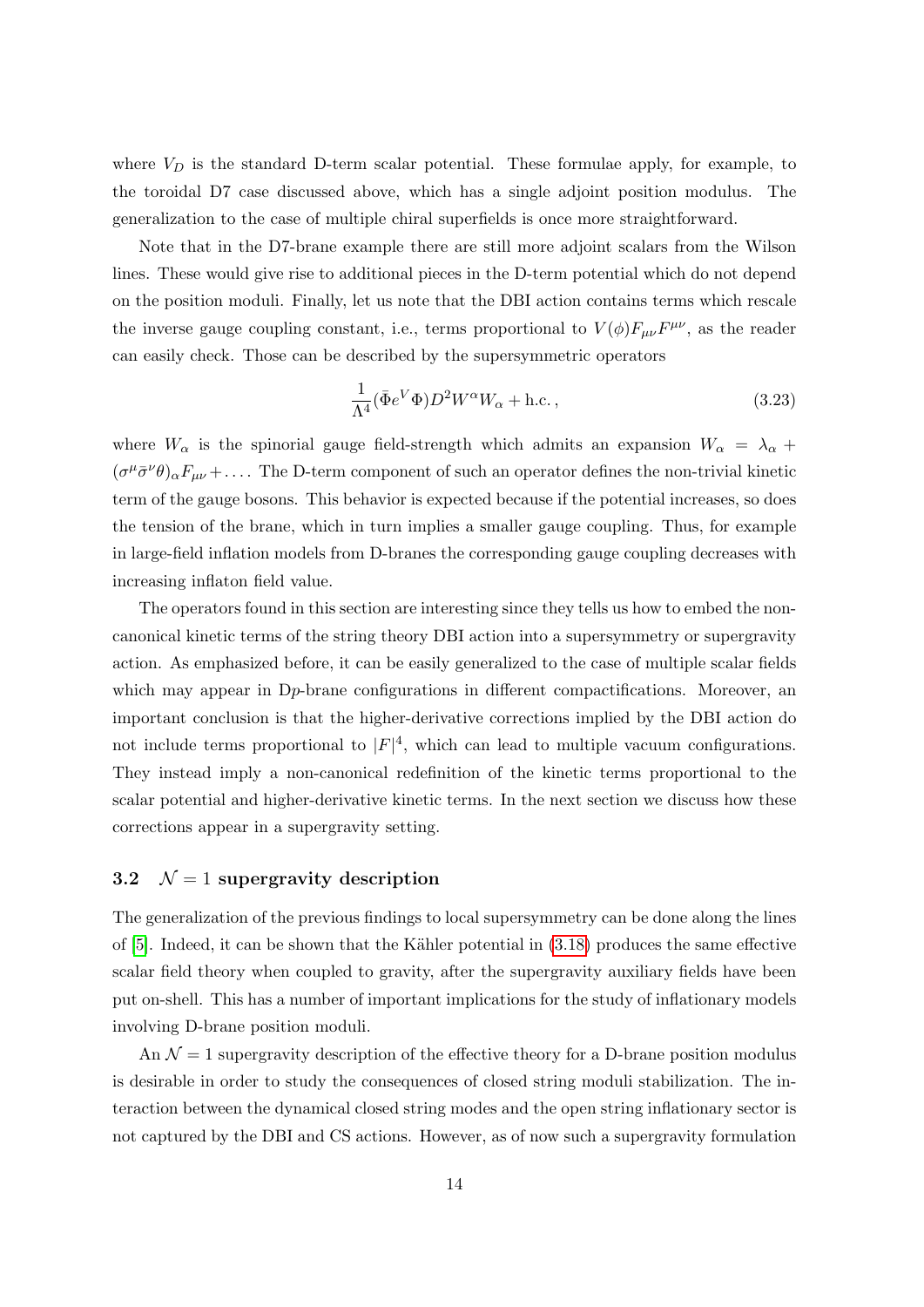would miss the flattening effect of the non-canonical kinetic term of  $\Phi$ , due to  $\alpha'$  corrections in the DBI action which are not visible in standard two-derivative supergravity. With the results of Section [3.1,](#page-9-1) in particular [\(3.18\)](#page-12-4), we can now capture this effect in supergravity.

For concreteness, let us focus again on a single chiral superfield corresponding to the position modulus of a D7-brane in a toroidal setting, as in the Higgs-otic example discussed in  $[18]$ . The relevant piece of the Kähler potential in this class of Type IIB orientifold compactifications with D7-branes is, at leading order in  $\alpha'$ , given by [\[18,](#page-23-5)44-[47\]](#page-25-6)

$$
K = -\log\left[ (S + \bar{S})(U + \bar{U}) - \frac{1}{2}(\Phi + \bar{\Phi})^2 \right] - 3\log[T + \bar{T}], \tag{3.24}
$$

$$
W = W_0 + \mu \Phi^2, \tag{3.25}
$$

where  $S, T$ , and U denote the axio-dilaton, an overall Kähler modulus, and a complex structure modulus of the third torus, respectively. Notice the shift-symmetric structure of the Kähler potential for the position modulus contained in  $\Phi$ , which leads to an approximate continuous shift symmetry in the scalar potential broken by fluxes. This flat direction in the Kähler potential is not only present in toroidal compactifications, but also in generic Calabi-Yau compactifications in the large complex structure limit, and it is expected to be preserved by all perturbative corrections to  $K$ . Assuming that the potential is minimized when  $D_S W = D_U W = 0$ , the dominant source of supersymmetry breaking is the auxiliary field of T, which leads to a soft mass for the D7 matter field  $\Phi$ . Both contributions  $W_0$  and  $\mu$ in the superpotential are required to match the DBI result  $(2.13)$  with non-vanishing G and S fluxes. The precise matching at leading order in  $\alpha'$  was worked out in [\[18\]](#page-23-5). The novel feature here is the addition of the higher-derivative piece, which can be written as a correction of the Kähler potential given by

$$
\Delta K = \frac{1}{(S+\bar{S})(U+\bar{U})} \frac{8c_1}{\Lambda^4} \left[ (\Phi + \bar{\Phi})^2 \partial_\mu \Phi \partial^\mu \bar{\Phi} \right]. \tag{3.26}
$$

We have used a variation of the result in [\(3.18\)](#page-12-4) to keep the shift symmetry manifest in the Kähler potential. The same higher-derivative operator was previously studied in [\[5\]](#page-22-2). After integrating out the auxiliary field and ignoring the quartic kinetic terms the result is equivalent to [\(3.16\)](#page-12-3). The scaling with the axio-dilaton and the complex structure moduli is required by modular invariance of K. This extra piece leads to the correction of the kinetic term as in [\(2.9\)](#page-5-2) after identifying  $a = 8c_1/\Lambda^4$ . Using the result for a derived from the DBI D7-brane action, we find

$$
\frac{c_1}{\Lambda^4} = (8V_4\mu_7 g_s)^{-1} \simeq \frac{\pi \alpha_G}{2g_s M_s^4},\tag{3.27}
$$

where  $\alpha_G$  is the gauge coupling and  $M_s = \sigma^{-1/2}$  the string scale. This makes the stringy nature of the higher-derivative correction manifest. In terms of the Planck mass we obtain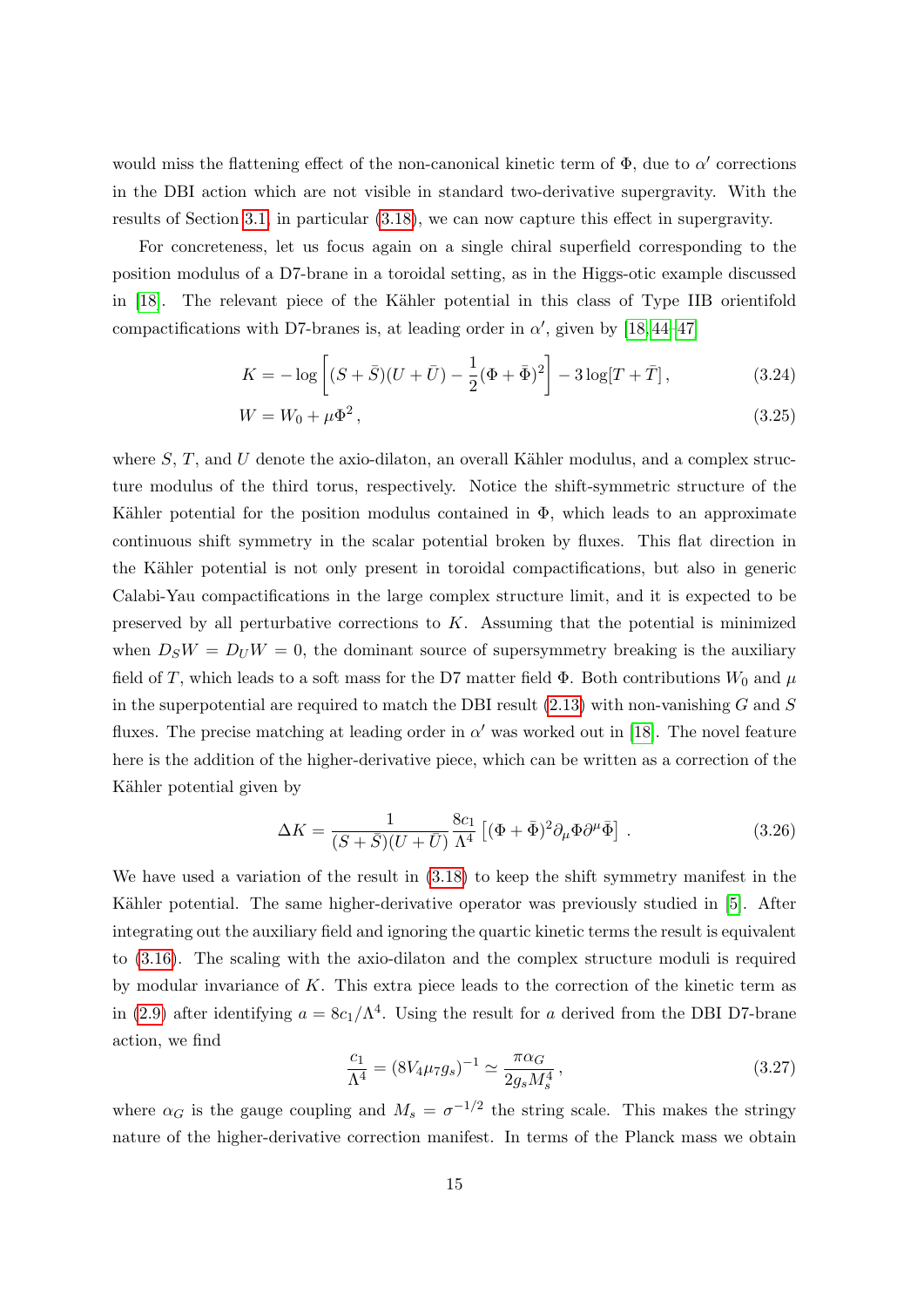$c_1/\Lambda^4 = 16\pi^3/(\alpha_G^2 M_\text{p}^4)$ . For the last two expressions we have used the typical IIB identities [\[21\]](#page-24-1)

$$
8\pi M_{\rm p}^2 = \frac{8M_s^8 V_6}{(2\pi)^6 g_s}, \qquad M_{\rm KK} = M_s \left(\frac{2\alpha_G}{g_s}\right)^{1/4}, \qquad (3.28)
$$

where  $V_6$  denotes the volume of the internal space and  $M_{KK} = V_6^{-1/6}$  $\binom{6}{6}$  the compactification scale.

As a consequence, the above analysis is a step towards a complete supergravity formulation of the DBI action. It permits us to study the interplay between open string modulus dynamics and moduli stabilization while taking into account the flattening of the quadratic flux potential by the non-canonical kinetic term. This is of particular interest for inflation models in which the inflaton is a D-brane position modulus like in Higgs-otic inflation [\[18\]](#page-23-5). While this is very appealing, great care is needed when analyzing such setups. On the one hand, the interaction between closed-open string moduli and the resulting coupling terms in the superpotential are model-dependent and not completely known in general. On the other hand, as discussed in [\[48,](#page-25-7) [49\]](#page-25-8), the interaction of supersymmetry-breaking closed string moduli with inflation is non-trivial and can cause numerous types of trouble. Hence we leave the details of the study of moduli stabilization for future work.

## <span id="page-16-0"></span>4 Flattening of inflationary potentials

In this section we analyze the effect of the DBI non-canonical kinetic term on inflationary observables. We assume that one of the real components of  $\phi$  is the inflaton field which has a potential suitable for slow-roll. Moreover, we work in the slow-roll regime and thus neglect the fourth-order derivative term of  $\phi$  in [\(3.1\)](#page-9-2). What we study is therefore a version of the Lagrangian [\(2.9\)](#page-5-2) with a single real scalar field  $\varphi$ ,

$$
\mathcal{L} = -\frac{1}{2} f(\varphi) \partial_{\mu} \varphi \partial^{\mu} \varphi - V(\varphi) , \qquad (4.1)
$$

where

<span id="page-16-1"></span>
$$
f(\varphi) = 1 + aV(\varphi). \tag{4.2}
$$

The effect of taking both degrees of freedom of the complex field  $\phi$  into account was studied in [\[19\]](#page-23-4) for the case of D7-branes. In Section [2](#page-3-0) we found that the parameter a for the case of a Dp-brane is  $a \sim (\mu_p V_{p-3})^{-1}$ . This implies that a is of the order  $M_s^{-4}$ , encoding the stringy nature of the correction.

As emphasized above, the DBI action yields a non-canonical kinetic term for the inflaton. However, in single-field inflation models one can always recast the Lagrangian into a canonical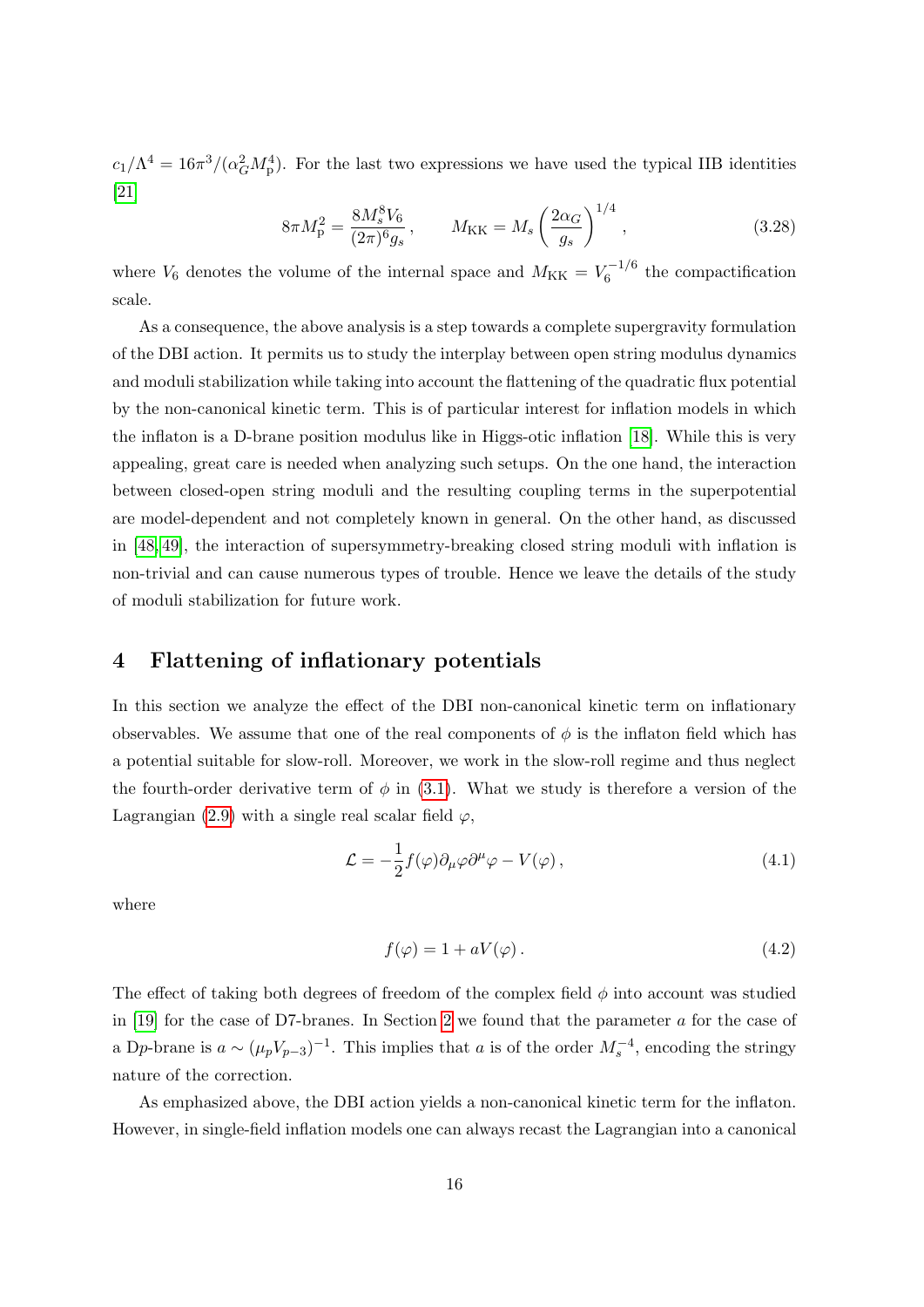form via a field redefinition. The proper redefinition is determined by the differential equation

$$
\frac{d\varphi}{d\psi} = \frac{1}{f^{1/2}(\varphi)} = \frac{1}{\sqrt{1 + aV(\varphi)}},\tag{4.3}
$$

which yields

<span id="page-17-0"></span>
$$
\psi = g(\varphi) = \int d\varphi f^{1/2}(\varphi). \tag{4.4}
$$

The Lagrangian, when written in terms of the canonically normalized field  $\psi$ , reads

$$
\mathcal{L} = -\frac{1}{2}\partial_{\mu}\psi\partial^{\mu}\psi - V(g^{-1}(\psi)),\tag{4.5}
$$

so that  $V$  implicitly depends on  $a$ . Interestingly, this process leads to a flatter potential. Specifically,

$$
\frac{\partial V}{\partial \psi} = \frac{1}{f^{1/2}} \frac{\partial V}{\partial \varphi}.
$$
\n(4.6)

Since  $f > 1$  if  $a > 0$  the potential in canonical variables has a smaller first derivative, i.e., a flattened slope. A similar flattening from non-canonical kinetic terms has been discussed in the past in the context of string cosmology, for example in [\[22\]](#page-24-2).

Provided  $f > 0$ , i.e., the scalar field is not a ghost, the study of the vacua can be performed by analyzing  $V(\varphi)$  and neglecting the non-canonical nature of the field. The dynamics of the theory, however, crucially depend on the redefinition of the kinetic term. To quantify this effect we compute the CMB observables in terms of the canonically normalised field, first as general as possible and later applied to monomial potentials. We define the potential slow-roll parameters as usual,

$$
\epsilon = \frac{1}{2} \left( \frac{V_{\psi}}{V} \right)^2, \qquad \eta = \frac{V_{\psi\psi}}{V}, \qquad (4.7)
$$

where subscripts denote derivatives. These can be rewritten in terms of  $\varphi$  as follows,

$$
\epsilon = \frac{1}{2f} \left(\frac{V_{\varphi}}{V}\right)^2, \qquad \eta = \frac{1}{f} \frac{V_{\varphi\varphi}}{V} - \frac{aV}{f} \epsilon. \tag{4.8}
$$

Evidently, the effect of the non-canonical kinetic terms is to reduce the slow-roll parameters. The scalar spectral index of the curvature perturbations is

$$
n_{s} = 1 - 6\epsilon + 2\eta,
$$
  
=  $1 - \frac{3}{f} \left(\frac{V_{\varphi}}{V}\right)^{2} + \frac{2}{f} \frac{V_{\varphi\varphi}}{V} - \frac{aV}{f^{2}} \left(\frac{V_{\varphi}}{V}\right)^{2},$   
=  $\frac{1}{f} (1 - 6\epsilon|_{a=0} + 2\eta|_{a=0}) + \frac{aV}{f} (1 - 2\epsilon),$  (4.9)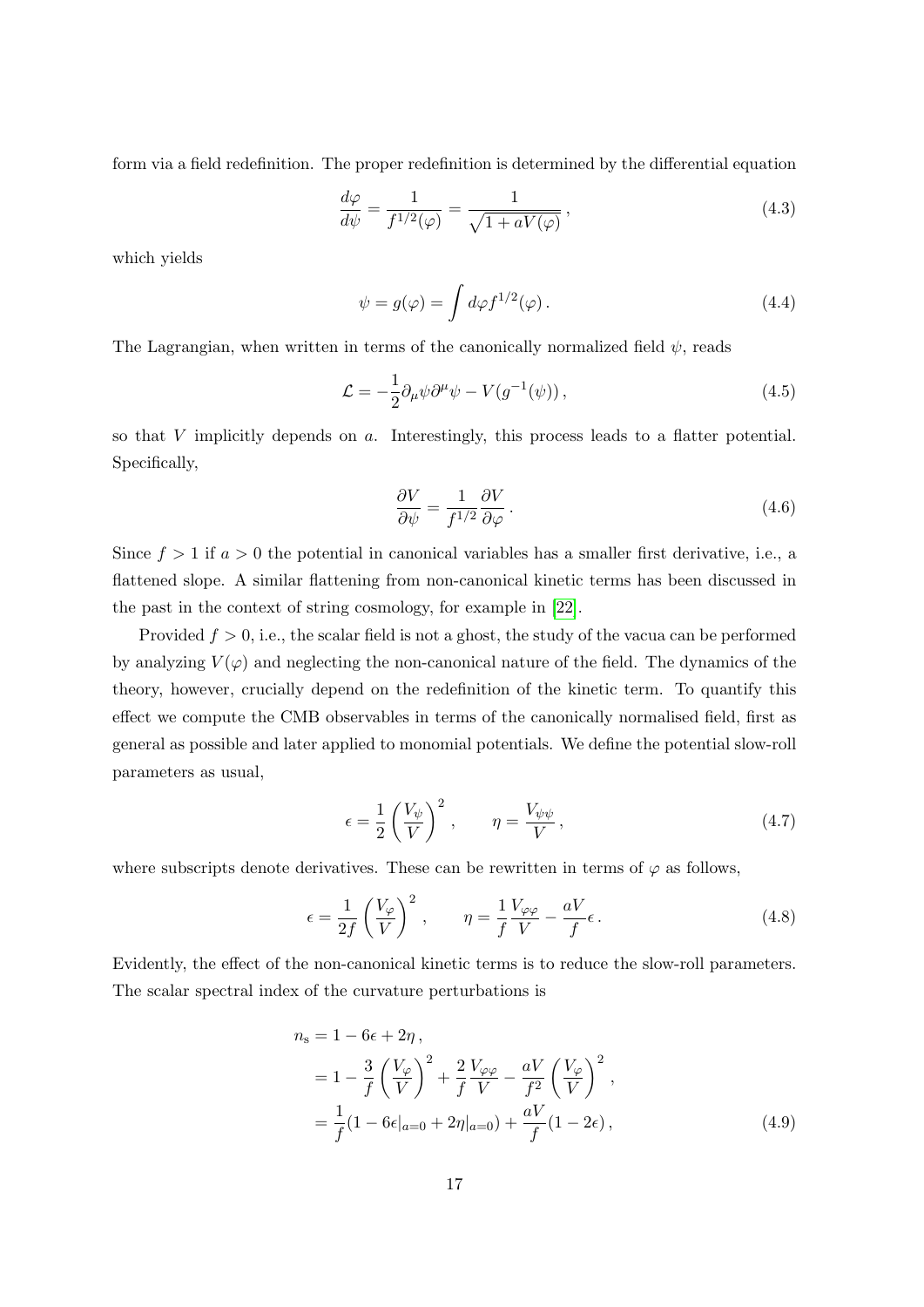

<span id="page-18-1"></span>Figure 2:  $\psi(\varphi)$  for monomial potentials of various powers *n*.

where in the last line only the second piece depends on a. The tensor-to-scalar ratio becomes

$$
r = 16 \epsilon = \frac{8}{f} \left(\frac{V_{\varphi}}{V}\right)^2.
$$
\n(4.10)

Both  $n_s$  and r are to be evaluated at horizon exit, with field values denoted by  $\psi_*$  and  $\varphi_*$ . For  $N_e$  e-folds of exponential expansion one has

$$
N_e = \int_{\psi_{\text{end}}}^{\psi_*} \frac{1}{\sqrt{2\epsilon}} d\psi = \int_{\varphi_{\text{end}}}^{\varphi_*} f \frac{V}{V_\varphi} d\varphi , \qquad (4.11)
$$

which defines  $\varphi_*$  and  $\psi_*$ . The difference between  $\varphi_*$  and  $\psi_*$  and  $\varphi_{end}$  and  $\psi_{end}$ , respectively, is model-dependent. Therefore, in the following, we study simple examples and quantify the effect of the non-canonical normalization numerically. As discussed in Section [2,](#page-3-0) worldvolume and background fluxes generate monomial potentials for D-brane position moduli. We therefore consider potentials of the type

<span id="page-18-0"></span>
$$
V_n(\varphi) = v_0 \varphi^n, \qquad (4.12)
$$

with  $n \in \mathbb{R}_+$ . In this case we can specify  $g(\varphi)$  in [\(4.4\)](#page-17-0),

$$
\psi = \frac{\varphi \left[2\sqrt{1 + av_0 \varphi^n} + n \, {}_2F_1(\frac{1}{2}, \frac{1}{n}; 1 + \frac{1}{n}; -av_0 \varphi^n)\right]}{2 + n},\tag{4.13}
$$

where  ${}_2F_1(a, b; c; d)$  is the ordinary hypergeometric function. Note that  $\psi$  is real only when  $-av_0\varphi^n < 1$  which is equivalent to the no-ghost regime. We illustrate the functional dependence of  $(4.13)$  in Figure [2](#page-18-1) for representative values of n. The crucial feature of this plot is that all curves lie above the  $\psi = \varphi$  reference line, implying that one may schematically write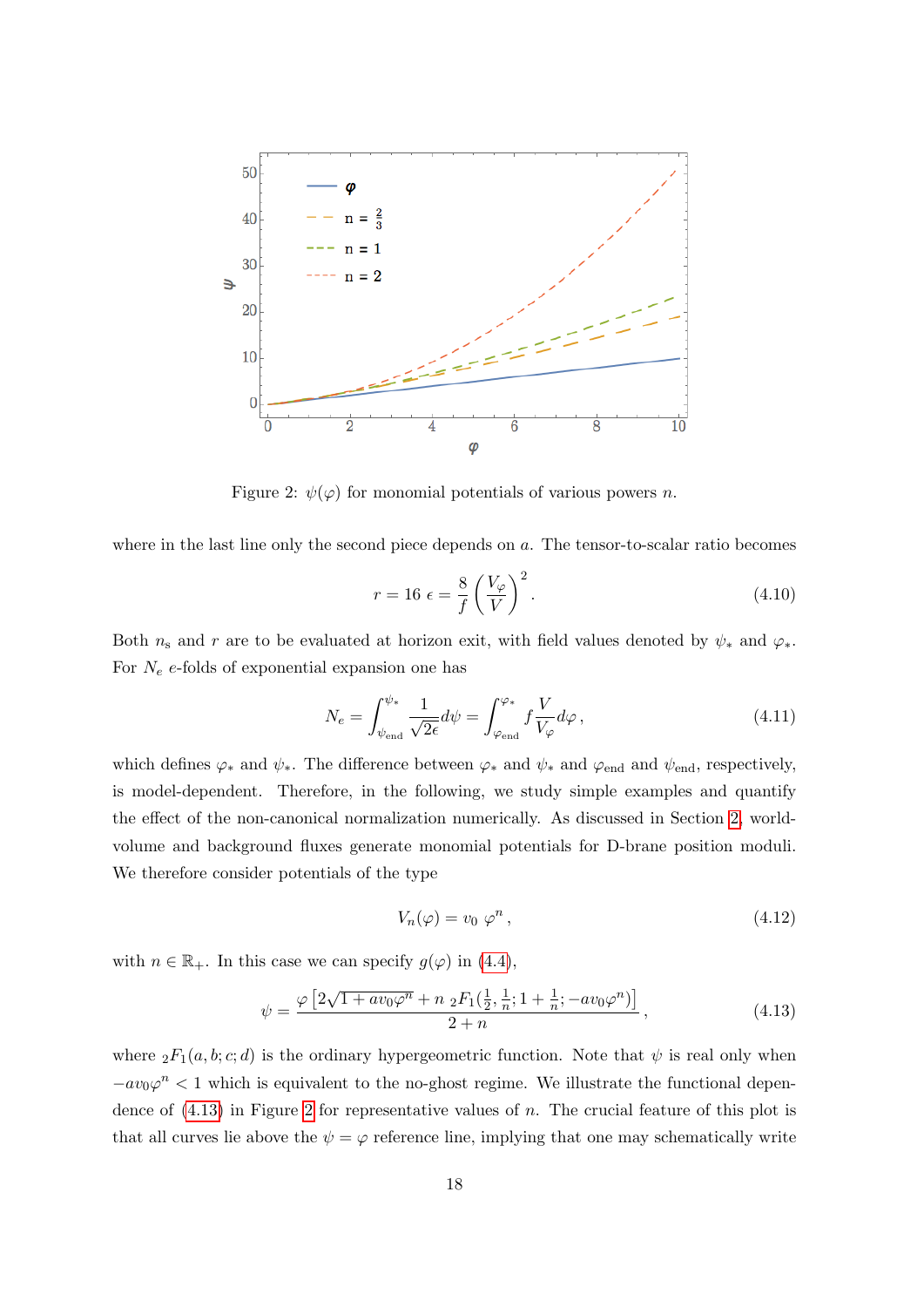$\psi = \varphi^{m(\varphi)}$  for some  $m(\varphi) > 1$ , or equivalently  $\varphi = \psi^{1/m(\psi)}$ . Since  $m(\psi) > 1$  the change to a canonically normalized inflaton results in a monomial potential with suppressed power. The schematic form is  $V \sim \psi^{n/m(\psi)}$ , demonstrating that the effect of the non-canonical coupling in [\(4.2\)](#page-16-1) is to cause a flattening of the monomial potential. Given the monotonicity of the scalar potentials we thus expect  $n<sub>s</sub>$  to increase while r decreases.

While a proper field redefinition exists for all  $n$  there are only a few values for which we can use functional identities to rewrite [\(4.13\)](#page-18-0) in a more familiar form,

$$
n = 0: \quad \psi = \sqrt{1 + av_0}\varphi + C\,,\tag{4.14}
$$

$$
n = 1: \quad \psi = \frac{2}{3av_0} \left[ (1 + av_0 \varphi)^{3/2} - 1 \right] + C, \tag{4.15}
$$

$$
n = 2: \quad \psi = \frac{1}{2}\varphi \left[ \sqrt{1 + av_0 \varphi^2} + \frac{1}{\sqrt{av_0 \varphi}} \operatorname{arsinh}(\sqrt{av_0 \varphi}) \right] + C, \tag{4.16}
$$

with  $C = 0$  fixed by the requirement  $V(0) = 0$ , i.e., demanding the cosmological constant to vanish in the vacuum. Notice that, as expected, in the first case of a trivial potential the field redefinition is simply a rescaling of  $\varphi$ . But because V is constant this is also the most uninteresting case. On the other hand, for  $n = 2$  as in single-field Higgs-otic inflation there is no analytical form for the inverse  $\varphi(\psi)$ . This exists only for  $n = 1$ . This means that, to study the implications in the most interesting cases, we must resort to either approximations or numerics. In the remainder of this section we use a combination of both.

We present the results of a numerical analysis of the CMB observables in Figure [3,](#page-20-0) using  $n=2,1,\frac{2}{3}$  $\frac{2}{3}, \frac{2}{5}$  $\frac{2}{5}$  as examples. We vary the value of  $av_0$  to study the strength of the flattening effect. Remember that increasing  $av_0$  means power suppression in the monomial potential of the canonically normalized inflaton. To better understand the numerical results let us first consider the limit of small  $av_0$ , so that  $aV \ll 1$  and  $f \approx 1$  in [\(4.2\)](#page-16-1). A first-order Taylor expansion in  $av_0$  leads to simplified expressions for the slow-roll parameters,

$$
\epsilon = \frac{1}{2}(1 - av_0\varphi^n)\frac{n^2}{\varphi^2},\tag{4.17}
$$

$$
\eta = (1 - av_0 \varphi^n) \left( \frac{n(n-1)}{\varphi^2} - \frac{n^2}{2} av_0 \varphi^{n-2} \right).
$$
 (4.18)

For  $\varphi_{end}$ , defined by  $\epsilon(\varphi_{end}) = 1$ , we find

$$
\varphi_{\text{end}} = \frac{n}{\sqrt{2}} \left( 1 - \frac{av_0}{2} \left( \frac{n}{\sqrt{2}} \right)^n \right). \tag{4.19}
$$

Furthermore, the observable modes of the fluctuations leave the horizon at

$$
\varphi_* = \sqrt{x} - \frac{av_0}{n+2} \left( x^{\frac{n+1}{2}} + (n+1) \left( \frac{n}{\sqrt{2}} \right)^n \sqrt{x} \right), \tag{4.20}
$$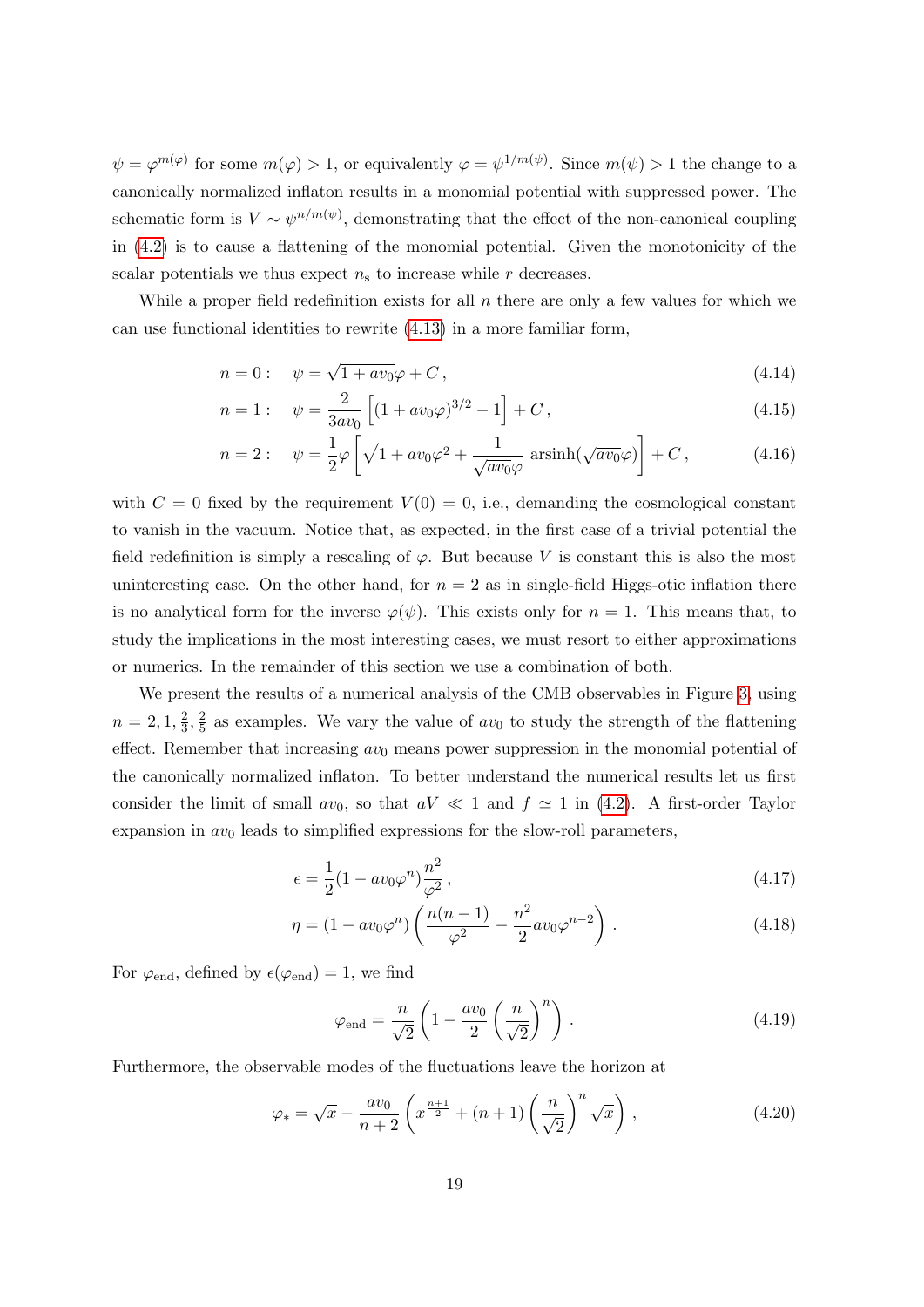

<span id="page-20-0"></span>Figure 3: CMB observables as predicted by the canonically normalized theory, with initial values  $n = 2, n = 1, n = \frac{2}{3}$  $\frac{2}{3}$ , and  $n = \frac{2}{3}$  $\frac{2}{3}$ . Darker color means larger values of  $av_0$ . For small  $av_0$  the effect of the additional kinetic term is negligible, while for large  $av_0$  the potential  $V(\psi)$  approaches a monomial with power 1 for  $n=2, \frac{2}{3}$  for  $n=1, \frac{1}{2}$  for  $n=\frac{2}{3}$  $\frac{2}{3}$ , and so on. The two distinct lines correspond to  $N_e = 50$  and  $N_e = 60$ , respectively.

where we have introduced  $x = 2nN_e + \frac{1}{2}$  $\frac{1}{2}n^2$ . Using this value in the expanded slow-roll parameters leads to

$$
\epsilon_* = \frac{n^2}{2x} + av_0 n^2 \left( \frac{n+1}{n+2} \left( \frac{n}{\sqrt{2}} \right)^{n+2} x^{-2} - \frac{n}{2n+4} x^{\frac{1}{2}n-1} \right),\tag{4.21}
$$

$$
\eta_* = \frac{n^2 - n}{x} + av_0 n \left( \frac{2n^2 + 2}{n + 2} \left( \frac{n}{\sqrt{2}} \right)^{n+2} x^{-2} - \frac{3n^2}{2n + 4} x^{\frac{1}{2}n - 1} \right),\tag{4.22}
$$

at horizon exit. The structure is remarkably similar in both cases, which can be traced back to the term proportional to  $aV/\epsilon$  in the integral that determines  $N_e$ . We expect the term proportional to  $x^{\frac{1}{2}n-1}$  to dominate in the brackets because  $x \sim \mathcal{O}(100)$ . Hence, both functions decrease as  $av_0$  increases. In the limit of small  $av_0$  this explains why the observables move towards the bottom-right in the  $n_s$ -r plane as the non-trivial kinetic term is amplified.

The limit of large  $av_0$  is even more illuminating, cf. the related analyses in [\[12,](#page-23-8) [22\]](#page-24-2). Assuming  $f \simeq aV$  leads to

$$
\varphi = \left(\frac{n+2}{2\sqrt{av_0}}\right)^{\frac{2}{n+2}} \psi^{\frac{2}{n+2}},\tag{4.23}
$$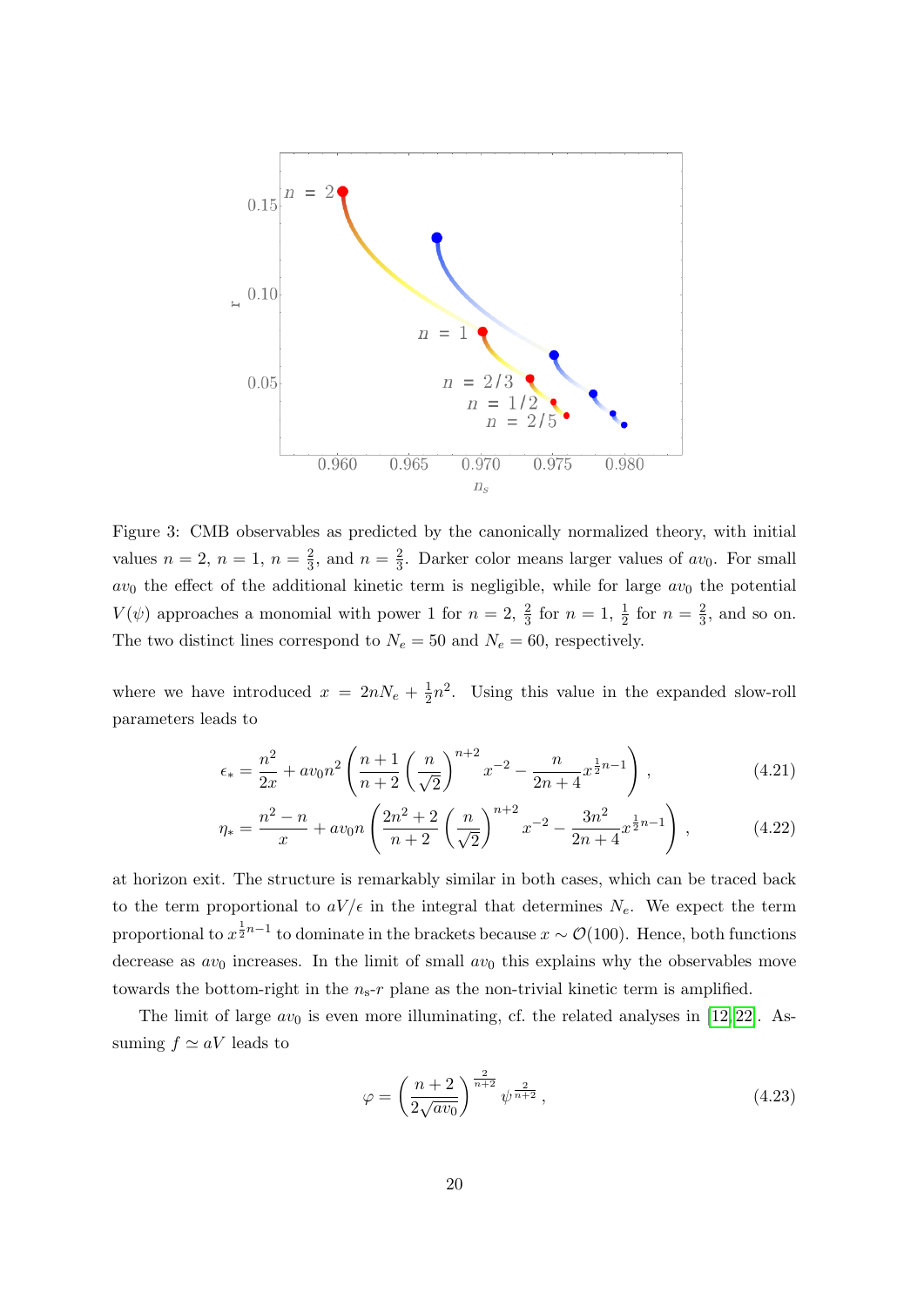as the inverse of [\(4.13\)](#page-18-0). The corresponding scalar potential becomes

$$
V(\psi) = v_0 \left(\frac{n+2}{2\sqrt{av_0}}\right)^{\frac{2n}{n+2}} \psi^{\frac{2n}{n+2}}.
$$
\n(4.24)

Thus, we obtain an analytic result for the canonically normalized theory for any value of n. In particular, starting with a power of  $n$  in  $\varphi$  we obtain a power of  $\frac{2n}{n+2} < n$  in the canonical field  $\psi$ . This explains another feature in Figure [3:](#page-20-0) in the regime of large a, starting with  $n=2$  yields a monomial potential of power 1,  $n=1$  yields power  $\frac{2}{3}$ ,  $n=\frac{2}{3}$  $\frac{2}{3}$  leads to  $V \sim \psi^{\frac{1}{2}},$ and so on. This is why the curves in the figure connect.

### <span id="page-21-0"></span>5 Conclusions

In this paper we have studied the appearance of higher-dimensional supersymmetric operators correcting the Kähler potential in string theory. More concretely, we have studied the Kähler potential of D-brane position moduli in Type II orientifold compactifications, which arises from the Dirac-Born-Infeld action for D-branes. We have concentrated on the effective action for the position moduli of Type IIB D<sub>p</sub>-branes with  $p = 3, 5, 7$  on toroidal settings. One of the important conclusions is that in all cases dimension-eight corrections arise which induce noncanonical kinetic terms of the form  $[1 + aV(\phi)] \partial_\mu \phi \partial^\mu \bar{\phi}$ , where V is the scalar potential. Upon canonical normalization this implies a flattening of the scalar potential for large canonical field values. In specific backgrounds the potential V is just the leading-order scalar potential  $V_0$ . In particular, no higher powers of  $V_0$  appear in the effective action. We have identified the supersymmetric dimension-eight operators describing these purely stringy corrections. They have the superfield form  $|\Phi|^2 \partial_\mu \Phi \partial^\mu \bar{\Phi}$ . Although this contains derivatives of the auxiliary field, there are no new propagating degrees of freedom or ghosts in the effective action once states with masses of the order of the cut-off scale are properly integrated out. Moreover, the above operator does not include the term  $|F|^4$  unlike the operator  $D\Phi D\Phi \bar{D}\bar{\Phi} \bar{D}\bar{\Phi}$  which has been studied in the past.

The above results are interesting in themselves but also have important implications for string inflation models. They allow for an  $\mathcal{N}=1$  supergravity description of string inflation models in which the inflaton is an open string Dp-brane modulus. For example, [\[18\]](#page-23-5) proposed a supergravity description of Higgs-otic inflation where the inflaton is a linear combination of the MSSM Higgs fields, without non-minimal couplings of the Higgs fields to gravity. In such a model the Higgs fields are D7-brane position moduli and the scalar potential is defined in terms of a DBI action and the flux background. A flattening of the scalar potential takes place of the type described in the present paper. The supergravity version of the model in [\[18\]](#page-23-5) did not include these flattening effects. Thus, the results in this paper allows us to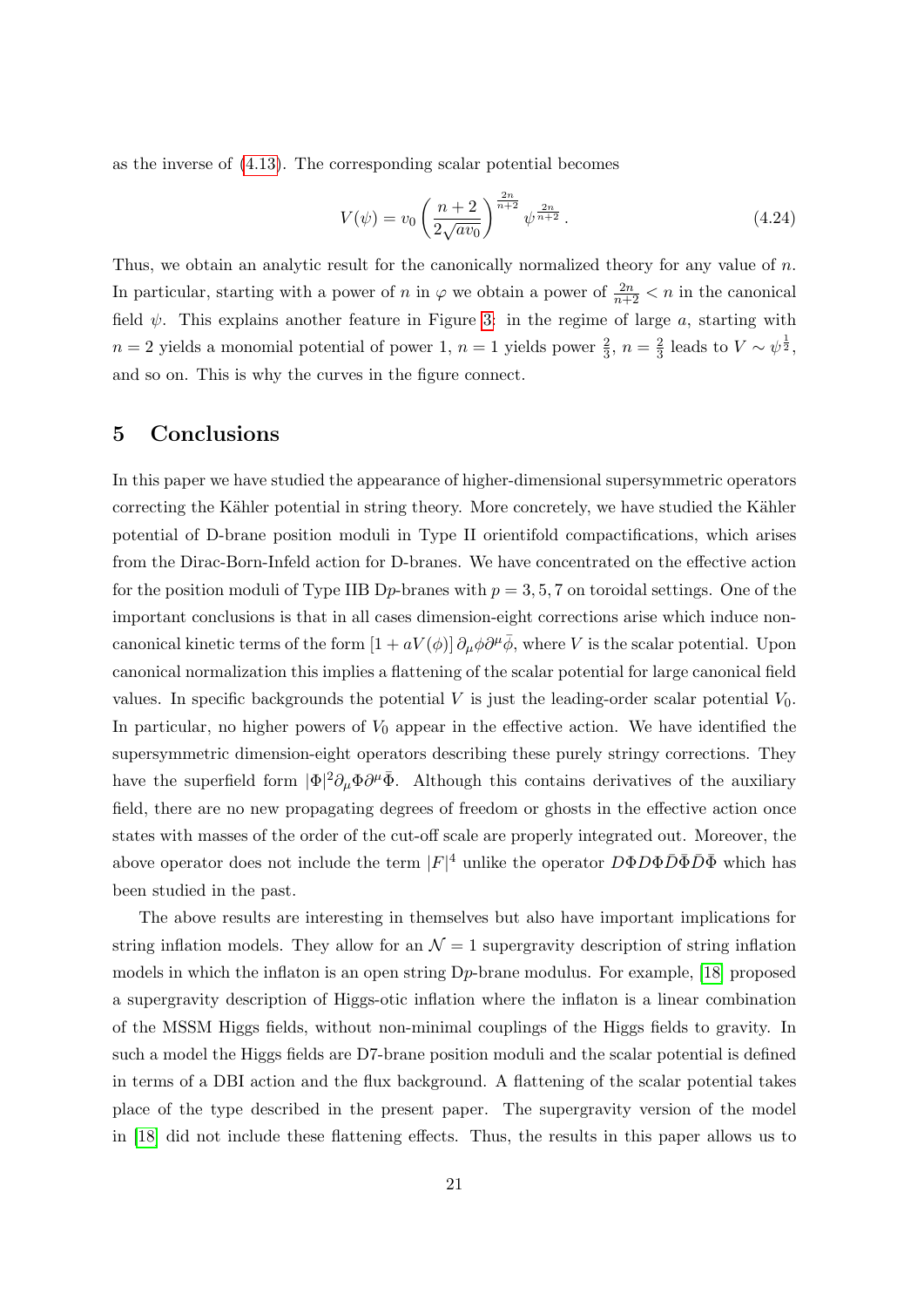complete the supergravity embedding, which may allow the detailed study of closed string moduli stabilization.

Given the pervasive presence of the non-canonical kinetic term in [\(1.4\)](#page-2-1) we found it interesting to explore its impact in simple single-field inflation models, like chaotic models with monomial potentials as suggested by orientifold compactifications with fluxes. We have studied the effect of the aforementioned flattening on the slow-roll parameters and the scalar and tensor perturbations. As expected, we found a suppression of the tensor-to-scalar ratio in all cases, leading to an improved agreement with present Planck and BICEP constraints. Furthermore, we have presented simple analytic formulae explaining how this takes place. Hopefully, forthcoming cosmological data will shed light on the existence of large primordial tensor perturbations, which could also illuminate the role of higher-dimensional operators in inflation models.

### Acknowledgments

We thank D. Baumann, F. Marchesano, and A. Westphal for useful discussions. This work is partially supported by the grants FPA2012-32828 from the MINECO, the ERC Advanced Grant SPLE under contract ERC-2012-ADG-20120216-320421 and the grant SEV-2012-0249 of the "Centro de Excelencia Severo Ochoa" Programme. I.V. is supported by a grant from the Max Planck Society.

## References

- <span id="page-22-0"></span>[1] S. Cecotti, S. Ferrara and L. Girardello, Phys. Lett. B 187, 321 (1987). doi:10.1016/0370- 2693(87)91103-8
- [2] S. Cecotti, S. Ferrara and L. Girardello, Phys. Lett. B 187, 327 (1987). doi:10.1016/0370- 2693(87)91104-X
- [3] I. Antoniadis, E. Dudas and D. M. Ghilencea, JHEP 0803, 045 (2008) doi:10.1088/1126- 6708/2008/03/045 [\[arXiv:0708.0383](http://arxiv.org/abs/0708.0383) [hep-th]].
- <span id="page-22-1"></span>[4] J. Khoury, J. L. Lehners and B. Ovrut, Phys. Rev. D 83, 125031 (2011) doi:10.1103/PhysRevD.83.125031 [\[arXiv:1012.3748](http://arxiv.org/abs/1012.3748) [hep-th]].
- <span id="page-22-2"></span>[5] D. Baumann and D. Green, JHEP 1203, 001 (2012) doi:10.1007/JHEP03(2012)001 [\[arXiv:1109.0293](http://arxiv.org/abs/1109.0293) [hep-th]].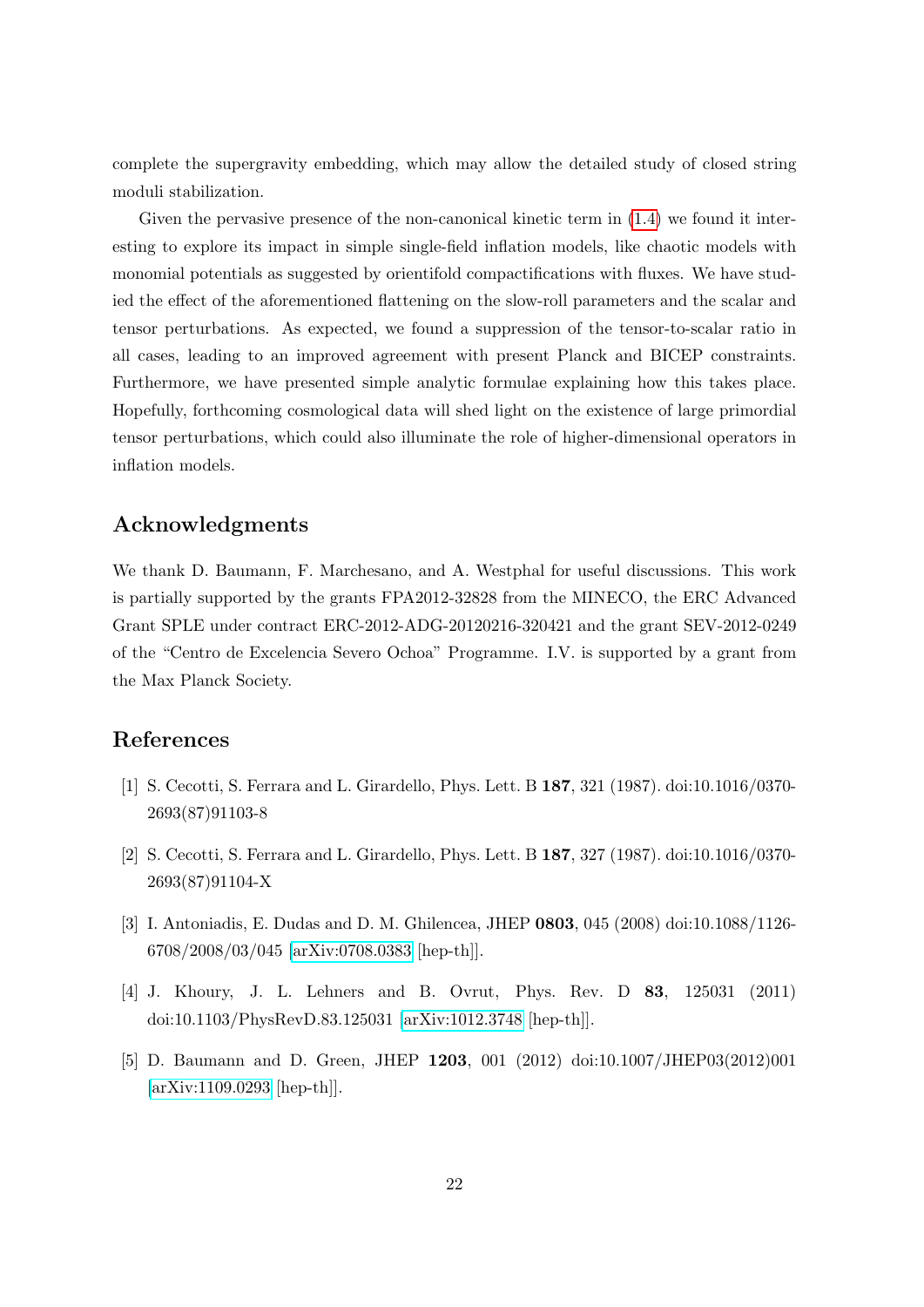- <span id="page-23-6"></span>[6] M. Koehn, J. L. Lehners and B. A. Ovrut, Phys. Rev. D 86, 085019 (2012) doi:10.1103/PhysRevD.86.085019 [\[arXiv:1207.3798](http://arxiv.org/abs/1207.3798) [hep-th]].
- [7] F. Farakos and A. Kehagias, JHEP 1211, 077 (2012) doi:10.1007/JHEP11(2012)077 [\[arXiv:1207.4767](http://arxiv.org/abs/1207.4767) [hep-th]].
- <span id="page-23-7"></span>[8] M. Koehn, J. L. Lehners and B. A. Ovrut, Phys. Rev. D 86, 123510 (2012) doi:10.1103/PhysRevD.86.123510 [\[arXiv:1208.0752](http://arxiv.org/abs/1208.0752) [hep-th]].
- <span id="page-23-1"></span>[9] M. Koehn, J. L. Lehners and B. Ovrut, Phys. Rev. D 87, no. 6, 065022 (2013) doi:10.1103/PhysRevD.87.065022 [\[arXiv:1212.2185](http://arxiv.org/abs/1212.2185) [hep-th]].
- [10] F. Farakos, S. Ferrara, A. Kehagias and M. Porrati, Nucl. Phys. B 879, 348 (2014) doi:10.1016/j.nuclphysb.2013.12.016 [\[arXiv:1309.1476](http://arxiv.org/abs/1309.1476) [hep-th]].
- [11] R. Gwyn and J. L. Lehners, JHEP 1405, 050 (2014) doi:10.1007/JHEP05(2014)050 [\[arXiv:1402.5120](http://arxiv.org/abs/1402.5120) [hep-th]].
- <span id="page-23-8"></span>[12] S. Aoki and Y. Yamada, JCAP 1507, no. 07, 020 (2015) doi:10.1088/1475- 7516/2015/07/020 [\[arXiv:1504.07023](http://arxiv.org/abs/1504.07023) [hep-th]].
- <span id="page-23-0"></span>[13] D. Ciupke, J. Louis and A. Westphal, JHEP 1510, 094 (2015) doi:10.1007/JHEP10(2015)094 [\[arXiv:1505.03092](http://arxiv.org/abs/1505.03092) [hep-th]].
- <span id="page-23-2"></span>[14] B. J. Broy, D. Ciupke, F. G. Pedro and A. Westphal, JCAP01(2016)001 doi:10.1088/1475-7516/2016/01/001 [\[arXiv:1509.00024](http://arxiv.org/abs/1509.00024) [hep-th]].
- <span id="page-23-3"></span>[15] A. Hebecker, S. C. Kraus and L. T. Witkowski, Phys. Lett. B 737, 16 (2014) doi:10.1016/j.physletb.2014.08.028 [\[arXiv:1404.3711](http://arxiv.org/abs/1404.3711) [hep-th]].
- [16] L. E. Ibáñez and I. Valenzuela, Phys. Lett. B **736**, 226 (2014) doi:10.1016/j.physletb.2014.07.020 [\[arXiv:1404.5235](http://arxiv.org/abs/1404.5235) [hep-th]].
- [17] M. Arends, A. Hebecker, K. Heimpel, S. C. Kraus, D. Lust, C. Mayrhofer, C. Schick and T. Weigand, Fortsch. Phys. 62, 647 (2014) doi:10.1002/prop.201400045 [\[arXiv:1405.0283](http://arxiv.org/abs/1405.0283) [hep-th]].
- <span id="page-23-5"></span>[18] L. E. Ibáñez, F. Marchesano and I. Valenzuela, JHEP 1501, 128 (2015) doi:10.1007/JHEP01(2015)128 [\[arXiv:1411.5380](http://arxiv.org/abs/1411.5380) [hep-th]].
- <span id="page-23-4"></span>[19] S. Bielleman, L. E. Ibáñez, F. G. Pedro and I. Valenzuela, JHEP 1601, 128 (2016) doi:10.1007/JHEP01(2016)128 [\[arXiv:1505.00221](http://arxiv.org/abs/1505.00221) [hep-th]].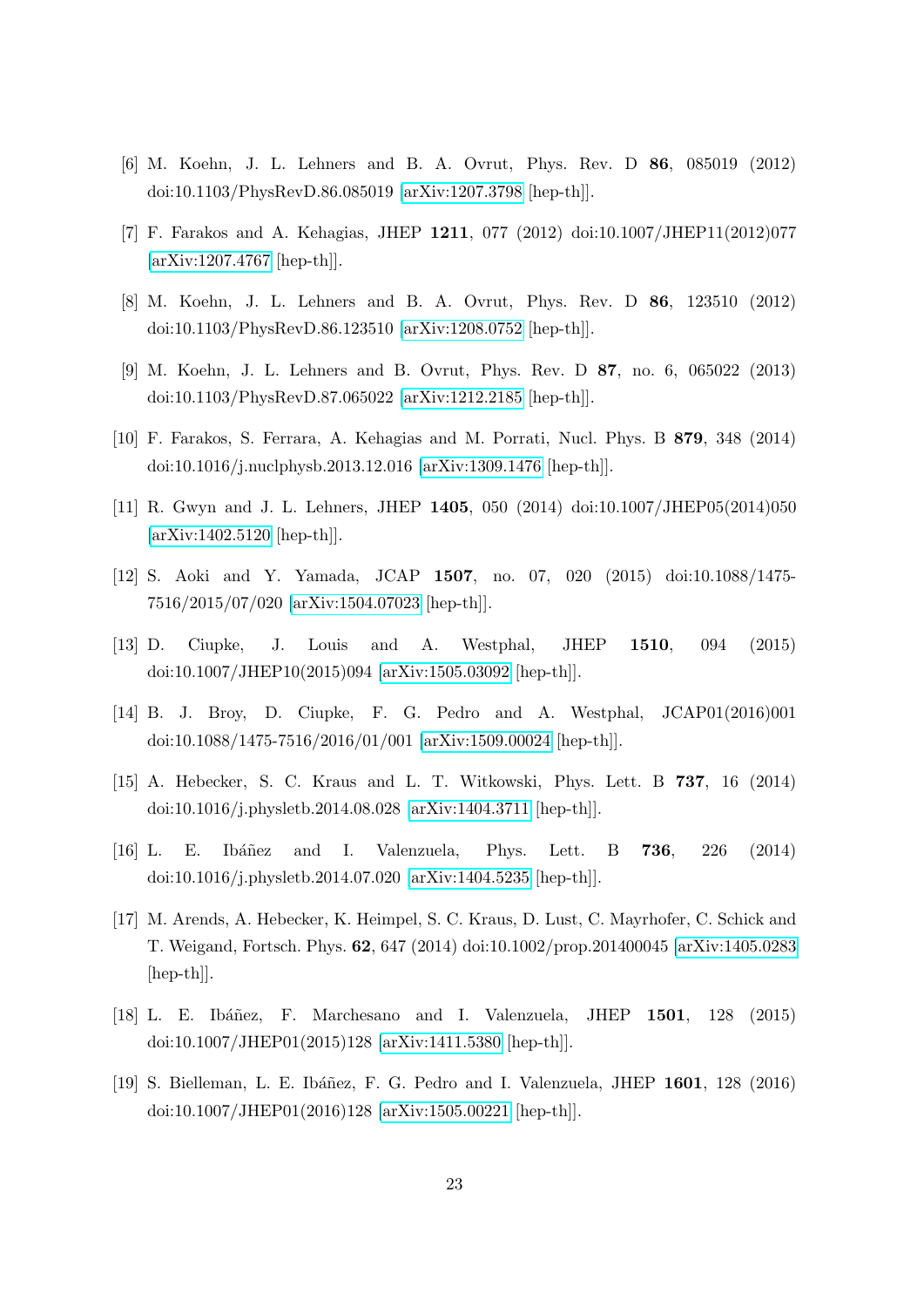- <span id="page-24-0"></span>[20] D. Baumann and L. McAllister, [arXiv:1404.2601](http://arxiv.org/abs/1404.2601) [hep-th].
- <span id="page-24-1"></span>[21] L. E. Ibáñez and A. M. Uranga, "String theory and particle physics: An introduction to string phenomenology," Cambridge University Press (2012)
- <span id="page-24-2"></span>[22] G. Gur-Ari, JHEP 1401, 179 (2014) doi:10.1007/JHEP01(2014)179 [\[arXiv:1310.6787](http://arxiv.org/abs/1310.6787) [hep-th]].
- <span id="page-24-5"></span>[23] T. W. Grimm, T. G. Pugh and M. Weissenbacher, Phys. Lett. B 743, 284 (2015) doi:10.1016/j.physletb.2015.02.047 [\[arXiv:1408.5136](http://arxiv.org/abs/1408.5136) [hep-th]].
- [24] T. W. Grimm, T. G. Pugh and M. Weissenbacher, JHEP 1601, 142 (2016) doi:10.1007/JHEP01(2016)142 [\[arXiv:1412.5073](http://arxiv.org/abs/1412.5073) [hep-th]].
- <span id="page-24-6"></span>[25] T. W. Grimm, T. G. Pugh and M. Weissenbacher, JHEP 1512, 117 (2015) doi:10.1007/JHEP12(2015)117 [\[arXiv:1507.00343](http://arxiv.org/abs/1507.00343) [hep-th]].
- <span id="page-24-3"></span>[26] A. A. Tseytlin, Nucl. Phys. B 501, 41 (1997) doi:10.1016/S0550-3213(97)00354-4 [\[hep](http://arxiv.org/abs/hep-th/9701125)[th/9701125\]](http://arxiv.org/abs/hep-th/9701125).
- <span id="page-24-4"></span>[27] R. C. Myers, JHEP 9912, 022 (1999) doi:10.1088/1126-6708/1999/12/022 [\[hep](http://arxiv.org/abs/hep-th/9910053)[th/9910053\]](http://arxiv.org/abs/hep-th/9910053).
- <span id="page-24-7"></span>[28] D. Escobar, A. Landete, F. Marchesano and D. Regalado, [arXiv:1505.07871](http://arxiv.org/abs/1505.07871) [hep-th].
- <span id="page-24-8"></span>[29] D. Escobar, A. Landete, F. Marchesano and D. Regalado, [arXiv:1511.08820](http://arxiv.org/abs/1511.08820) [hep-th].
- <span id="page-24-9"></span>[30] F. Marchesano, G. Shiu and A. M. Uranga, JHEP 1409, 184 (2014) doi:10.1007/JHEP09(2014)184 [\[arXiv:1404.3040](http://arxiv.org/abs/1404.3040) [hep-th]].
- <span id="page-24-10"></span>[31] M. Grana, Phys. Rev. D 66, 045014 (2002) doi:10.1103/PhysRevD.66.045014 [\[hep](http://arxiv.org/abs/hep-th/0202118)[th/0202118\]](http://arxiv.org/abs/hep-th/0202118).
- [32] P. G. Cámara, L. E. Ibáñez and A. M. Uranga, Nucl. Phys. B 689, 195 (2004) doi:10.1016/j.nuclphysb.2004.04.013 [\[hep-th/0311241\]](http://arxiv.org/abs/hep-th/0311241).
- [33] M. Grana, T. W. Grimm, H. Jockers and J. Louis, Nucl. Phys. B 690, 21 (2004) doi:10.1016/j.nuclphysb.2004.04.021 [\[hep-th/0312232\]](http://arxiv.org/abs/hep-th/0312232).
- [34] D. Lust, S. Reffert and S. Stieberger, Nucl. Phys. B 706, 3 (2005) doi:10.1016/j.nuclphysb.2004.11.030 [\[hep-th/0406092\]](http://arxiv.org/abs/hep-th/0406092).
- [35] P. G. Cámara, L. E. Ibáñez and A. M. Uranga, Nucl. Phys. B 708, 268 (2005) doi:10.1016/j.nuclphysb.2004.11.035 [\[hep-th/0408036\]](http://arxiv.org/abs/hep-th/0408036).